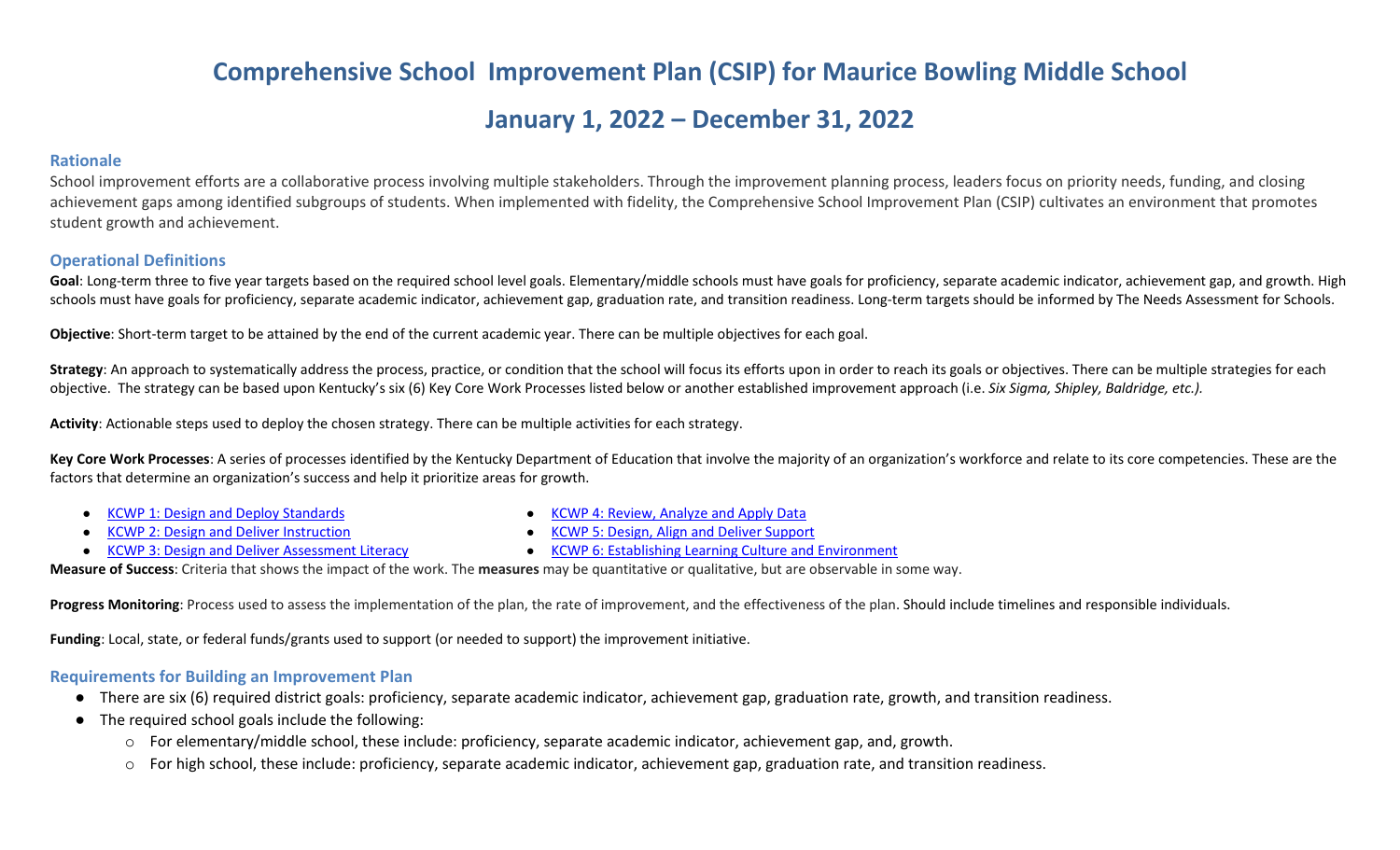### **1: Proficiency Goal**

Goal 1 (State your proficiency goal.): By the end of the 2022-2023 school year, 70% of Maurice Bowling Middle School students will be Proficient/Distinguished in Reading and Math as measured by the NWEA MAP Assessment

| <b>Objective</b>                                                                                                                                                                                                 | <b>Strategy</b>                                                                                           | <b>Activities</b>                                                                                                                                                              | <b>Measure of Success</b>                                                                                                                                                              | <b>Progress Monitoring</b>                                                                                                                                                                                                                                                                                       | <b>Funding</b>                                                                   |
|------------------------------------------------------------------------------------------------------------------------------------------------------------------------------------------------------------------|-----------------------------------------------------------------------------------------------------------|--------------------------------------------------------------------------------------------------------------------------------------------------------------------------------|----------------------------------------------------------------------------------------------------------------------------------------------------------------------------------------|------------------------------------------------------------------------------------------------------------------------------------------------------------------------------------------------------------------------------------------------------------------------------------------------------------------|----------------------------------------------------------------------------------|
| Teachers and students will<br>participate in a common<br>instructional framework that<br>focuses on core standards,<br>formative assessments, and<br>planning for student<br>engagement.<br>KCWP <sub>1</sub>    | Provide common frameworks<br>for curriculum, instruction, and<br>assessment to ensure student<br>success. | Conduct ELEOT, and other<br>instructional walkthroughs, to<br>measure student engagement and<br>instructional pedagogy within in-<br>person and remote learning<br>classrooms. | Administrative<br>Certification in ELEOT<br>2.<br><b>ELEOT Walkthrough</b><br>Reports.<br>3.<br><b>Curriculum Checks</b><br>4.<br>Other Walkthrough<br>Reports                         | Completed ELEOT Certifications - 01/03/2022<br>ELEOT Walkthrough Cycle 1-01/31/2022<br>ELEOT Walkthrough Cycle 2 - 04/15/2022<br>ELEOT Walkthrough Cycle 3 - 09/30/2022<br>Curriculum Checks - Monthly<br>Walkthrough Reports - Monthly<br><b>SBDM Agendas and Minutes</b><br><b>BOE Agendas and Minutes</b>     | \$0<br>General Fund<br><b>ESSER</b>                                              |
| <b>KCWP 2</b><br><b>KCWP3</b><br><b>KCWP4</b><br><b>KCWP5</b><br><b>KCWP6</b>                                                                                                                                    |                                                                                                           | Teachers will use a common<br>instructional framework.                                                                                                                         | <b>Professional Growth</b><br>Plans<br>2.<br>Professional<br>Development Records<br>of Participation<br><b>Teacher Reflections</b><br>3.<br>$\overline{4}$<br><b>TPGES Evaluations</b> | Professional Learning - 08/16/2022<br>Staff Professional Growth Plans - 09/30/2022<br>Teacher Reflections - 09/21/2022<br>TPGES Observations - 03/31/2023<br><b>SBDM Agendas and Minutes</b><br><b>BOE Agendas and Minutes</b>                                                                                   | \$6,000<br><b>General Fund</b><br>Title I<br>Title IV<br>Title V<br><b>ESSER</b> |
|                                                                                                                                                                                                                  |                                                                                                           | District wide vertical content<br>meetings will be implemented across<br>the district to review the learning<br>continuum in reading and<br>mathematics.                       | District vertical<br>1.<br><b>Meeting Agendas</b><br><b>Highlighted Standard</b><br>2.<br>Sets with what was<br>taught in the previous<br>year.                                        | <b>District level Vertical Content Meeting</b><br>08/12/2022 and 6/1/2022<br>Highlighted Content Standard Sets Given to<br>Next Grade Level-06/01/2022<br><b>SBDM Agendas and Minutes</b><br><b>BOE Agendas and Minutes</b>                                                                                      | \$2,000<br><b>General Fund</b><br>Title I<br>Title IV<br>Title V<br><b>ESSER</b> |
| All schools will select or develop<br>comprehensive curricula for ELA<br>and Math. Curricula will be<br>researched, analyzed, and<br>approved by SBDM Councils.<br><b>KCWP1</b><br><b>KCWP 2</b><br><b>KCWP3</b> | Provide common frameworks<br>for curriculum, instruction, and<br>assessment to ensure student<br>success. | Conduct ELEOT, and other<br>instructional walkthroughs, to<br>measure student engagement and<br>instructional pedagogy within in-<br>person and remote learning<br>classrooms. | Administrative<br>Certification in ELEOT<br>2.<br><b>ELEOT Walkthrough</b><br>Reports.<br>3.<br><b>Curriculum Checks</b><br>4.<br>Other Walkthrough<br>Reports                         | Completed ELEOT Certifications - 01/03/2022<br>ELEOT Walkthrough Cycle $1 - 01/31/2022$<br>ELEOT Walkthrough Cycle 2 - 04/15/2022<br>ELEOT Walkthrough Cycle 3 - 09/30/2022<br>Curriculum Checks - Monthly<br>Walkthrough Reports - Monthly<br><b>SBDM Agendas and Minutes</b><br><b>BOE Agendas and Minutes</b> | \$0<br><b>General Fund</b><br><b>ESSER</b>                                       |
| <b>KCWP4</b><br><b>KCWP5</b>                                                                                                                                                                                     |                                                                                                           | Teachers will use a common<br>instructional framework.                                                                                                                         | <b>Professional Growth</b><br>Plans                                                                                                                                                    | Professional Learning - 08/16/2022<br>Staff Professional Growth Plans - 09/30/2022                                                                                                                                                                                                                               | \$6,000<br>General Fund                                                          |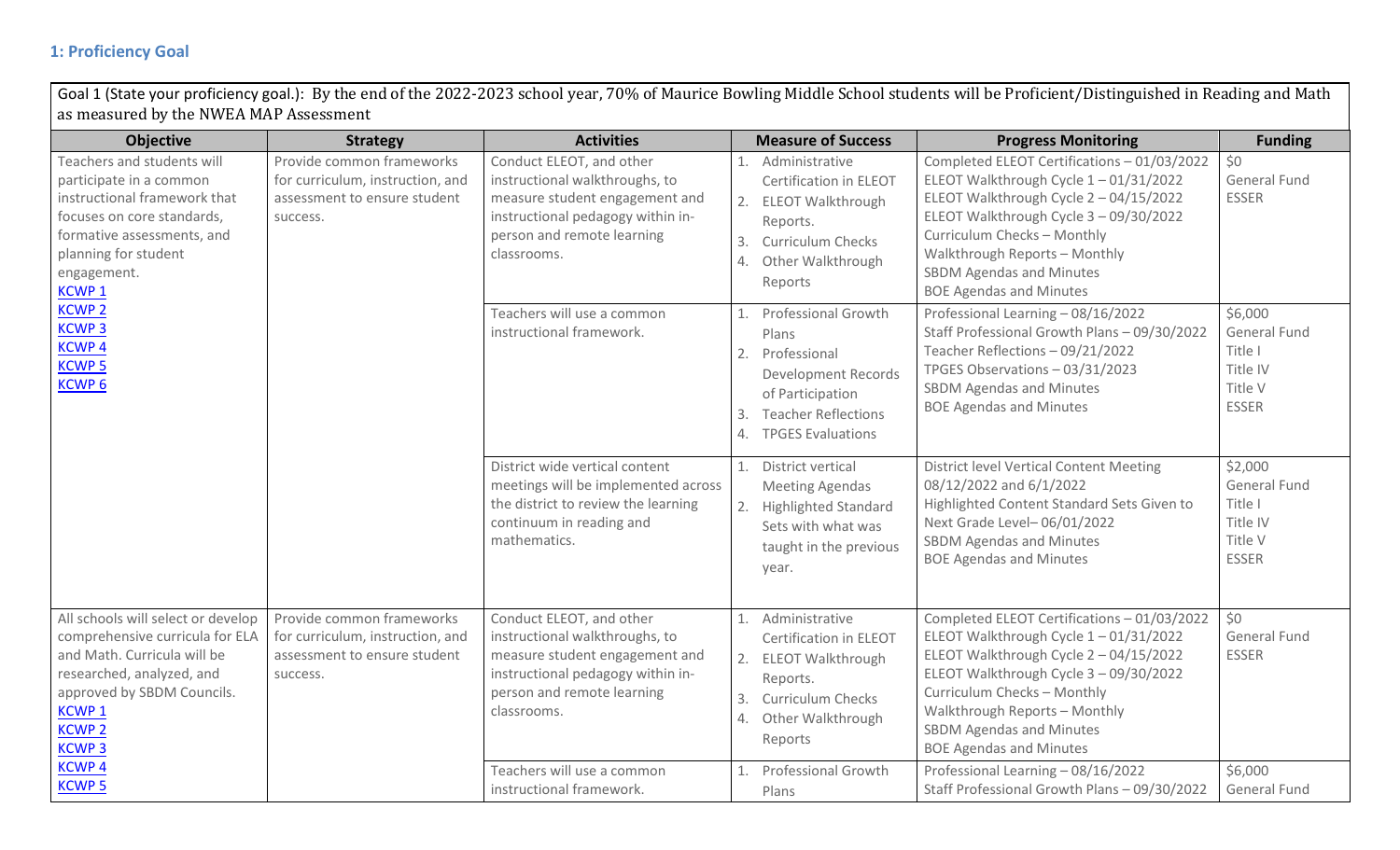| <b>KCWP6</b>                                                                                                                                                                                                                |                                                                                                                                                                                                                                                                                                             | Vertical content meetings will be<br>implemented across the district to<br>review the learning continuum in<br>reading and mathematics.                                                                                                                                  | 2.<br>3.<br>4. | Professional<br><b>Development Records</b><br>of Participation<br><b>Teacher Reflections</b><br><b>TPGES Evaluations</b><br><b>Vertical Meeting</b><br>Agendas<br><b>Highlighted Standard</b><br>Sets with what was<br>taught in the previous | Teacher Reflections - 09/21/2022<br>TPGES Observations - 03/31/2023<br><b>SBDM Agendas and Minutes</b><br><b>BOE Agendas and Minutes</b><br>Vertical Content Meetings - 02/15/2022<br>Highlighted Content Standard Sets Given to<br>Next Grade Level-06/01/2022<br>Beginning of Year Content Meetings -<br>08/16/2022<br><b>SBDM Agendas and Minutes</b>    | Title I<br>Title IV<br>Title V<br><b>ESSER</b><br>\$2,000<br><b>General Fund</b><br>Title I<br>Title IV<br>Title V<br><b>ESSER</b>                                                                                                            |
|-----------------------------------------------------------------------------------------------------------------------------------------------------------------------------------------------------------------------------|-------------------------------------------------------------------------------------------------------------------------------------------------------------------------------------------------------------------------------------------------------------------------------------------------------------|--------------------------------------------------------------------------------------------------------------------------------------------------------------------------------------------------------------------------------------------------------------------------|----------------|-----------------------------------------------------------------------------------------------------------------------------------------------------------------------------------------------------------------------------------------------|-------------------------------------------------------------------------------------------------------------------------------------------------------------------------------------------------------------------------------------------------------------------------------------------------------------------------------------------------------------|-----------------------------------------------------------------------------------------------------------------------------------------------------------------------------------------------------------------------------------------------|
| Implement personalized<br>learning strategies and<br>opportunities (differentiation)<br>to increase student<br>engagement.<br><b>KCWP1</b><br><b>KCWP 2</b><br><b>KCWP3</b><br><b>KCWP4</b><br><b>KCWP5</b><br><b>KCWP6</b> | Create flexible, personalized<br>learning opportunities for all<br>students using research-based<br>strategies (i.e. John Hattie,<br>Gregory Yates, Douglas Fisher,<br>Nancy Frey, Catlin Tucker, etc.)                                                                                                     | Develop and implement common<br>examples of personalized learning.                                                                                                                                                                                                       |                | year.<br>Common Personalized<br>Learning examples and<br>implementation.                                                                                                                                                                      | <b>BOE Agendas and Minutes</b><br>Personalized Learning examples - 6/1/2022<br>Implement Learning examples- 12/30/2022<br>Admin Walkthroughs<br><b>Weekly Lesson Plans</b><br>SBDM Agendas and Minutes<br><b>BOE Agendas and Minutes</b>                                                                                                                    | \$500<br>General Fund<br>Gifted and<br>Talented<br>Preschool<br><b>IDEA</b><br>Title I<br>Title III<br>Title IV<br>Title V<br><b>ESSER</b>                                                                                                    |
|                                                                                                                                                                                                                             | Invest in purchased curriculum<br>materials, and other<br>instructional tools to meet the<br>personalized learning needs of<br>students.<br>Provide professional learning<br>around purchased curriculum<br>(e.g. HMH, Eureka Math, Stem<br>Scopes, and other curricula),<br>student engagement strategies, | Curriculum, Instructional Materials,<br>and Technology Purchased for 1:1<br>and personalized learning.<br>Professional Learning Plans are<br>developed and implemented for<br>each school across the district<br>according to <b>Professional Learning</b><br>Standards. | 2.<br>3.<br>2. | Curriculum Purchased<br><b>Instructional Materials</b><br>Purchased<br>Chromebooks<br>Purchased<br><b>Teacher Professional</b><br>Learning Plan Survey<br><b>Approved Professional</b><br>Learning Plans                                      | Chromebooks Purchased - 03/31/2022<br>Curriculum Purchased - 03/31/2022<br>Instructional Materials Purchased -<br>06/30/2022<br><b>SBDM Agendas and Minutes</b><br><b>BOE Agendas and Minutes</b><br>Professional Learning Diagnostic 1/2022<br>Approved Professional Learning Plans -<br>02/28/2022<br>Teacher Professional learning Survey-<br>12/17/2021 | \$400,000<br>General Fund<br><b>CARES Act Funds</b><br>Gifted and<br>Talented<br>Preschool<br><b>IDEA</b><br>Title I<br>Title III<br>Title IV<br>Title V<br><b>ESSER</b><br>\$9,000<br>General Fund PD<br>Gifted and<br>Talented<br>Preschool |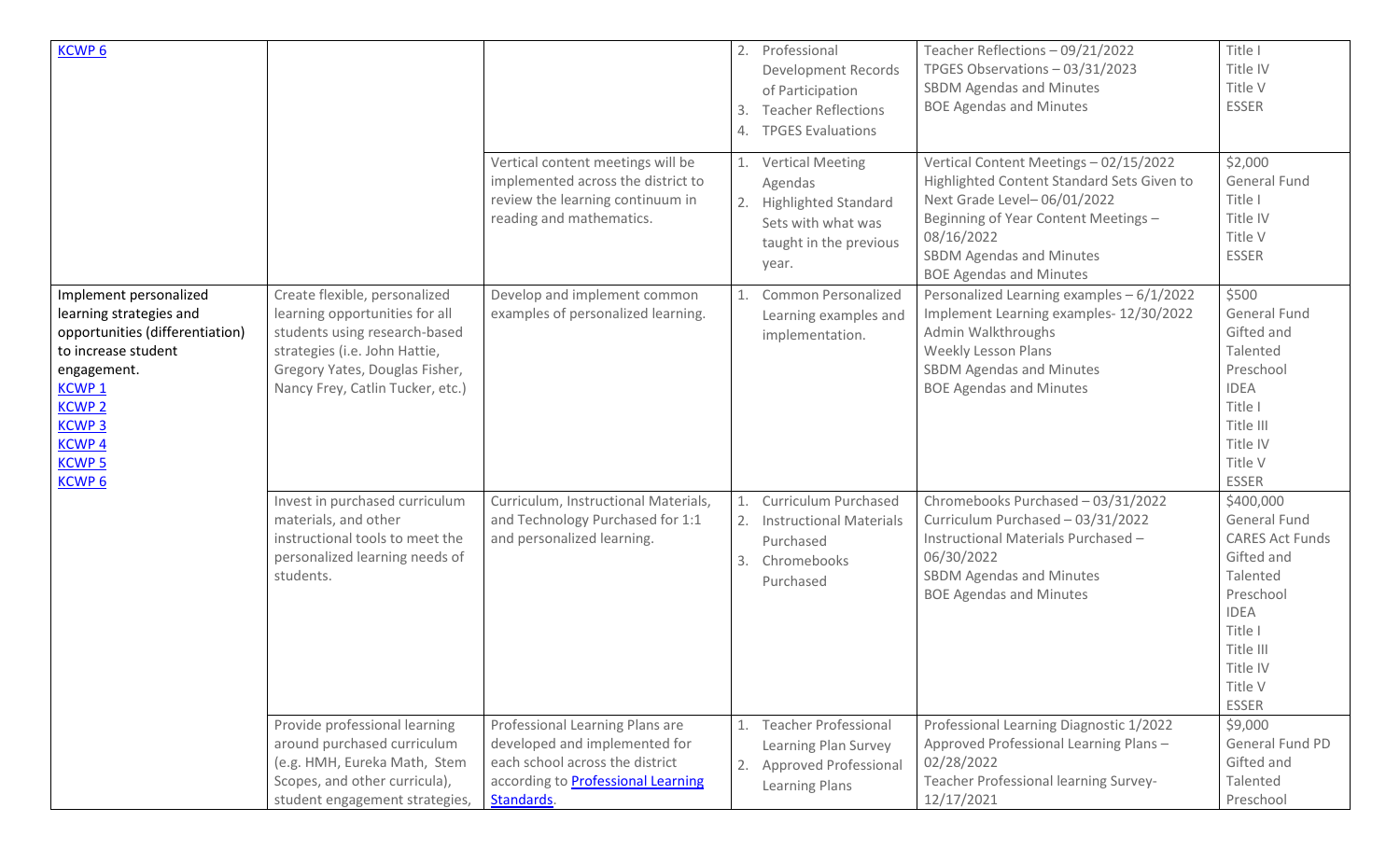|                                                                                                                                                                                                                                  | and implementation of<br>technology to provide staff with<br>a strong foundation on the use<br>of the programs, technology,<br>and research-based strategies<br>(i.e. John Hattie, Gregory Yates,<br>Douglas Fisher, Nancy Frey,<br>Catlin Tucker, etc.). |                                                                                                                                                                                                                             | 3. Implemented<br><b>Professional Learning</b><br>Plans                                                                                                | Professional Learning Scheduled -<br>04/01/2022<br><b>SBDM Agendas and Minutes</b><br><b>BOE Agendas and Minutes</b> | <b>IDEA</b><br>Title I<br>Title III<br>Title IV<br>Title V<br><b>ESSER</b>                    |
|----------------------------------------------------------------------------------------------------------------------------------------------------------------------------------------------------------------------------------|-----------------------------------------------------------------------------------------------------------------------------------------------------------------------------------------------------------------------------------------------------------|-----------------------------------------------------------------------------------------------------------------------------------------------------------------------------------------------------------------------------|--------------------------------------------------------------------------------------------------------------------------------------------------------|----------------------------------------------------------------------------------------------------------------------|-----------------------------------------------------------------------------------------------|
| Implement personalized<br>learning strategies and<br>opportunities (differentiation)<br>to increase student<br>engagement.<br>KCWP <sub>1</sub><br><b>KCWP 2</b><br><b>KCWP3</b><br><b>KCWP4</b><br><b>KCWP5</b><br><b>KCWP6</b> | Provide a common MTSS School<br>Wide System                                                                                                                                                                                                               | Develop Protocols for MTSS System<br>of delivery, reporting, and tracking.                                                                                                                                                  | Implemented data<br>1.<br>intervention<br>sheets school<br>wide.<br>2.<br>Implemented<br>Tiered<br>interventions<br>3.<br>Implemented data<br>analysis | MTSS Data Interventions Sheets<br>Round 1- December 1st- January 21st<br>PLC agenda notes                            | \$200<br>General Fund<br>Title I<br>Title III<br>Title IV<br>Title V<br><b>ESSER</b>          |
| Implement personalized<br>learning strategies and<br>opportunities (differentiation)<br>to increase student<br>engagement.<br><b>KCWP1</b><br><b>KCWP 2</b><br><b>KCWP3</b><br><b>KCWP4</b><br><b>KCWP 5</b><br><b>KCWP6</b>     | Provide Professional<br>Development on Orton-<br>Gillingham if needed.                                                                                                                                                                                    | Professional development will be<br>implemented through small group<br>work sessions using the Orton-<br>Gillingham Program.<br>Weekly works sessions for<br>paraprofessionals regarding lesson<br>plans for interventions. | <b>Small Group Student</b><br>Instruction                                                                                                              | Lesson Plans<br>Assessment Data<br>Data Intervention Sheets                                                          | \$2,500<br><b>General Fund</b><br>Title I<br>Title III<br>Title IV<br>Title V<br><b>ESSER</b> |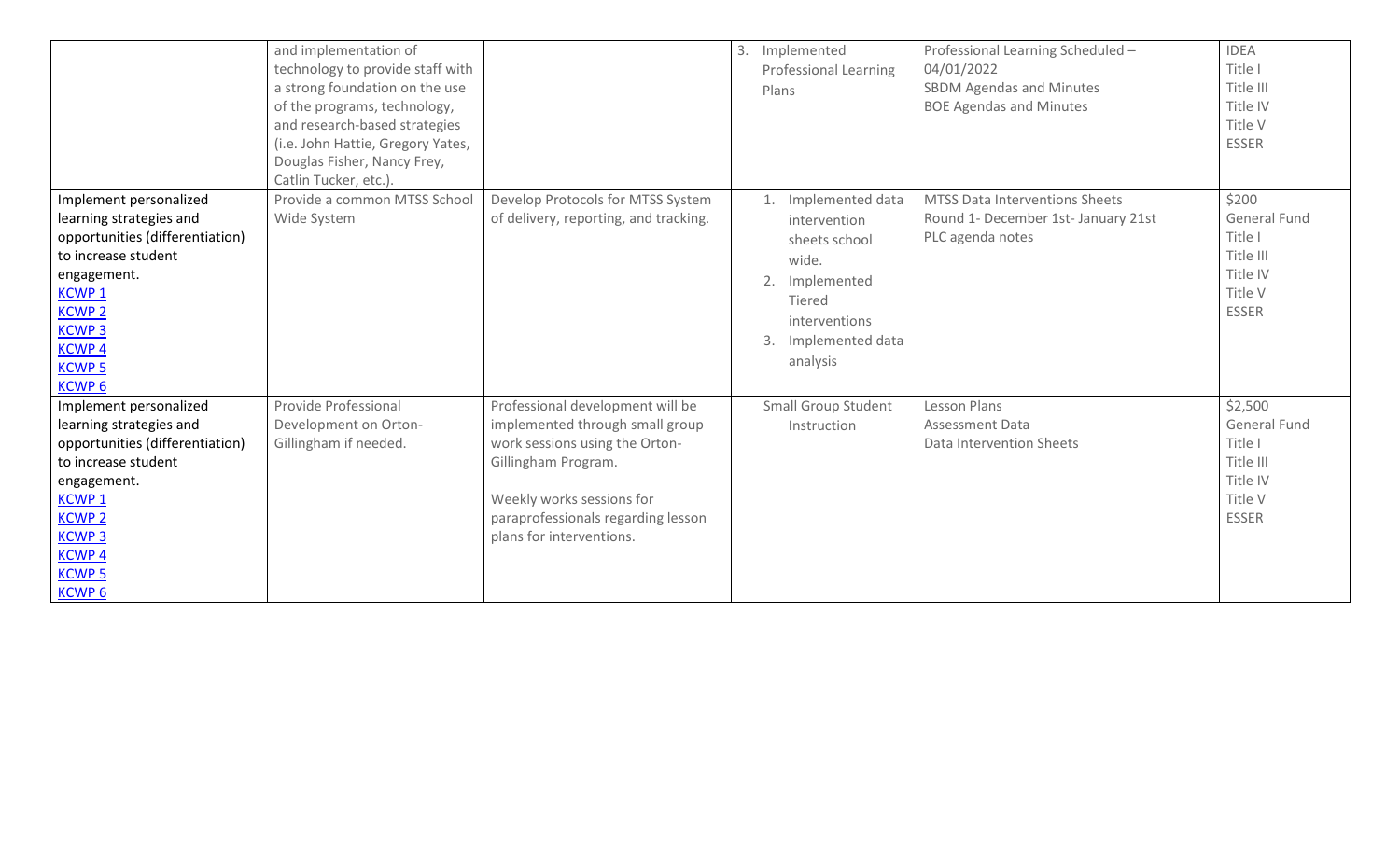#### **2: Separate Academic Indicator**

Goal 2 (State your separate academic indicator goal.): By the end of the 2022- 2023 school year, 70% of Maurice Bowling Middle School students will be Proficient/Distinguished in Writing and Science as measured by the NWEA MAP assessment for Science and locally designed assessment for Writing.

| <b>Objective</b>                                                                                                                                                                                                                                 | <b>Strategy</b>                                                                                           | <b>Activities</b>                                                                                                                                                          | <b>Measure of Success</b>                                                                                                                                                     | <b>Progress Monitoring</b>                                                                                                                                                                                                                                                                                | <b>Funding</b>                                                                   |
|--------------------------------------------------------------------------------------------------------------------------------------------------------------------------------------------------------------------------------------------------|-----------------------------------------------------------------------------------------------------------|----------------------------------------------------------------------------------------------------------------------------------------------------------------------------|-------------------------------------------------------------------------------------------------------------------------------------------------------------------------------|-----------------------------------------------------------------------------------------------------------------------------------------------------------------------------------------------------------------------------------------------------------------------------------------------------------|----------------------------------------------------------------------------------|
| Teachers and students will<br>participate in a common<br>instructional framework that<br>focuses on core standards,<br>formative assessments, and<br>planning for student<br>engagement.<br>KCWP <sub>1</sub><br><b>KCWP 2</b>                   | Provide common frameworks<br>for curriculum, instruction, and<br>assessment to ensure student<br>success. | Conduct ELEOT, and other instructional<br>walkthroughs, to measure student<br>engagement and instructional<br>pedagogy within in-person and remote<br>learning classrooms. | Administrative<br>1.<br>Certification in ELEOT<br>2.<br><b>ELEOT Walkthrough</b><br>Reports.<br><b>Curriculum Checks</b><br>3.<br>Other Walkthrough<br>4.<br>Reports          | Completed ELEOT Certifications - 01/03/2022<br>ELEOT Walkthrough Cycle $1 - 01/31/2022$<br>ELEOT Walkthrough Cycle 2 - 04/15/2022<br>ELEOT Walkthrough Cycle 3 - 09/30/2022<br>Curriculum Checks - Monthly<br>Walkthrough Reports - Monthly<br>SBDM Agendas and Minutes<br><b>BOE Agendas and Minutes</b> | \$0<br>General Fund<br><b>ESSER</b>                                              |
| <b>KCWP3</b><br><b>KCWP4</b><br><b>KCWP5</b><br><b>KCWP6</b>                                                                                                                                                                                     |                                                                                                           | Teachers will use a common<br>instructional framework.                                                                                                                     | <b>Professional Growth</b><br>Plans<br>Professional<br>2.<br>Development<br>Records of<br>Participation<br><b>Teacher Reflections</b><br>3.<br><b>TPGES Evaluations</b><br>4. | Professional Learning - 08/15/2022<br>Staff Professional Growth Plans - 09/30/2022<br>Teacher Reflections - 09/21/2022<br>TPGES Observations - 03/31/2023<br><b>SBDM Agendas and Minutes</b><br><b>BOE Agendas and Minutes</b>                                                                            | \$6,000<br><b>General Fund</b><br>Title I<br>Title IV<br>Title V<br><b>ESSER</b> |
|                                                                                                                                                                                                                                                  |                                                                                                           | Vertical content meetings will be<br>implemented across the district to<br>review the learning continuum in<br>reading and mathematics.                                    | <b>Vertical Meeting</b><br>1.<br>Agendas<br><b>Highlighted Standard</b><br>2.<br>Sets with what was<br>taught in the<br>previous year.                                        | Vertical Content Meetings - 02/15/2022<br>Highlighted Content Standard Sets Given to<br>Next Grade Level-06/01/2022<br>Beginning of Year Content Meetings -<br>08/16/2022<br><b>SBDM Agendas and Minutes</b><br><b>BOE Agendas and Minutes</b>                                                            | \$2,000<br><b>General Fund</b><br>Title I<br>Title IV<br>Title V<br><b>ESSER</b> |
| All schools will select or develop<br>comprehensive curricula for<br>Science, Social Studies, Writing,<br>and elective courses. Curricula<br>will be researched, analyzed,<br>and approved by SBDM<br>Councils.<br><b>KCWP1</b><br><b>KCWP 2</b> | Provide common frameworks<br>for curriculum, instruction, and<br>assessment to ensure student<br>success. | Conduct ELEOT, and other instructional<br>walkthroughs, to measure student<br>engagement and instructional<br>pedagogy within in-person and remote<br>learning classrooms. | Administrative<br>1.<br>Certification in ELEOT<br><b>ELEOT Walkthrough</b><br>2.<br>Reports.<br>3.<br><b>Curriculum Checks</b><br>Other Walkthrough<br>4.<br>Reports          | Completed ELEOT Certifications-<br>01/03/2022<br>ELEOT Walkthrough Cycle 1-01/31/2022<br>ELEOT Walkthrough Cycle 2 - 04/15/2022<br>ELEOT Walkthrough Cycle 3 - 09/30/2022<br>Curriculum Checks - Monthly<br>Walkthrough Reports - Monthly<br>SBDM Agendas and Minutes<br><b>BOE Agendas and Minutes</b>   | \$0<br><b>General Fund</b><br><b>ESSER</b>                                       |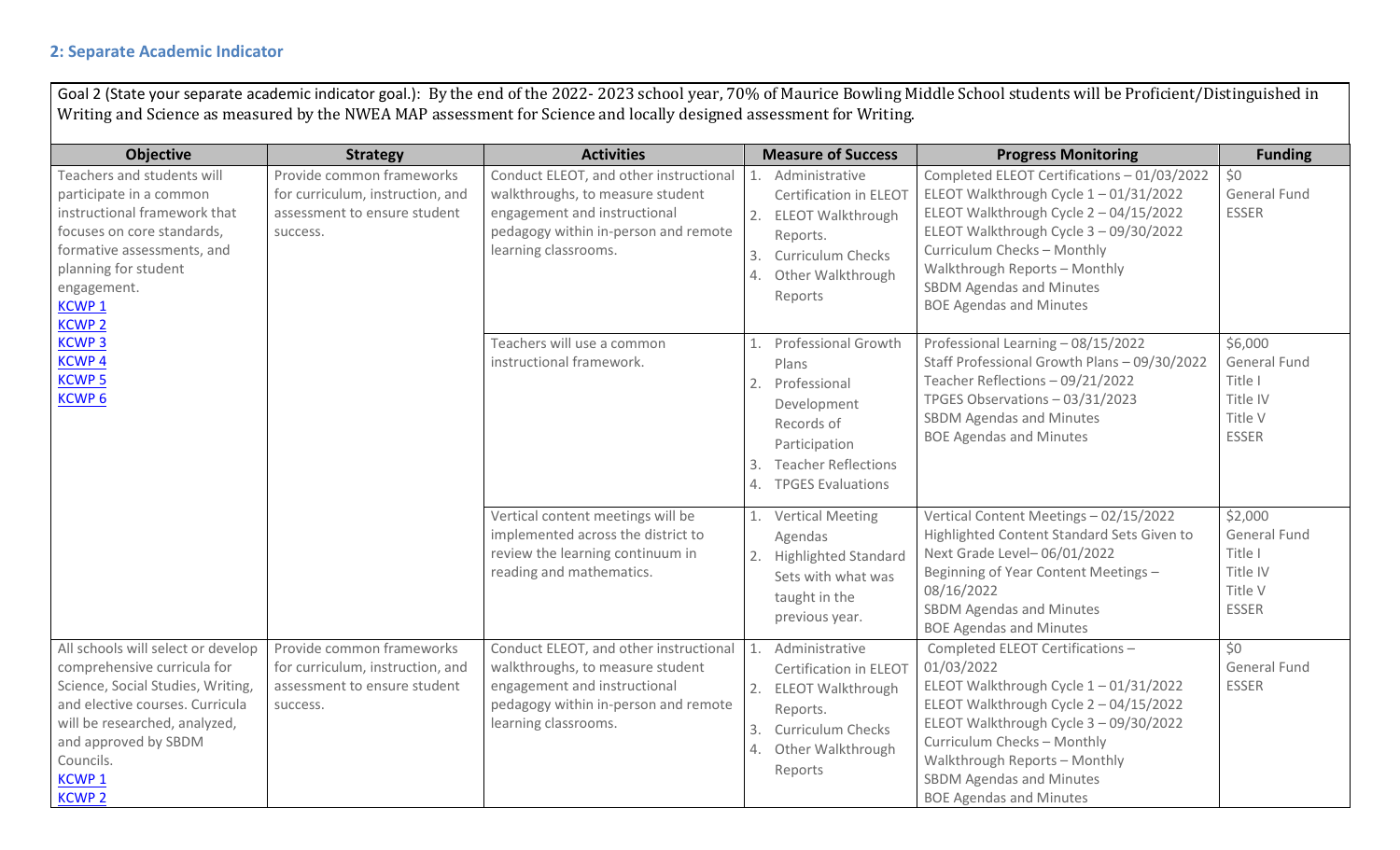| <b>KCWP3</b>                                                                                                                                                                                                                     |                                                                                                                                                                                                         |                                                                                                                                         |                |                                                                                                                                                             |                                                                                                                                                                                                                                                |                                                                                                                                                                          |
|----------------------------------------------------------------------------------------------------------------------------------------------------------------------------------------------------------------------------------|---------------------------------------------------------------------------------------------------------------------------------------------------------------------------------------------------------|-----------------------------------------------------------------------------------------------------------------------------------------|----------------|-------------------------------------------------------------------------------------------------------------------------------------------------------------|------------------------------------------------------------------------------------------------------------------------------------------------------------------------------------------------------------------------------------------------|--------------------------------------------------------------------------------------------------------------------------------------------------------------------------|
| <b>KCWP4</b><br><b>KCWP 5</b><br><b>KCWP6</b>                                                                                                                                                                                    |                                                                                                                                                                                                         | Teachers will use a common<br>instructional framework.                                                                                  | 2.<br>3.<br>4. | <b>Professional Growth</b><br>Plans<br>Professional<br>Development<br>Records of<br>Participation<br><b>Teacher Reflections</b><br><b>TPGES Evaluations</b> | Professional Learning - 08/15/2022<br>Staff Professional Growth Plans - 09/27/2022<br>Teacher Reflections - 09/21/2022<br>TPGES Observations - 03/31/2023<br><b>SBDM Agendas and Minutes</b><br><b>BOE Agendas and Minutes</b>                 | \$6,000<br><b>General Fund</b><br>Title I<br>Title IV<br>Title V<br><b>ESSER</b>                                                                                         |
|                                                                                                                                                                                                                                  |                                                                                                                                                                                                         | Vertical content meetings will be<br>implemented across the district to<br>review the learning continuum in<br>reading and mathematics. | 1.<br>2.       | <b>Vertical Meeting</b><br>Agendas<br><b>Highlighted Standard</b><br>Sets with what was<br>taught in the<br>previous year.                                  | Vertical Content Meetings - 02/15/2022<br>Highlighted Content Standard Sets Given to<br>Next Grade Level-06/01/2022<br>Beginning of Year Content Meetings -<br>08/16/2022<br><b>SBDM Agendas and Minutes</b><br><b>BOE Agendas and Minutes</b> | \$2,000<br><b>General Fund</b><br>Title I<br>Title IV<br>Title V<br><b>ESSER</b>                                                                                         |
| Implement personalized<br>learning strategies and<br>opportunities (differentiation)<br>to increase student<br>engagement.<br><b>KCWP1</b><br><b>KCWP 2</b><br><b>KCWP3</b><br><b>KCWP4</b><br><b>KCWP5</b><br>KCWP <sub>6</sub> | Create flexible, personalized<br>learning opportunities for all<br>students using research-based<br>strategies (i.e. John Hattie,<br>Gregory Yates, Douglas Fisher,<br>Nancy Frey, Catlin Tucker, etc.) | Develop and implement common<br>examples of personalized learning                                                                       |                | Common<br>Personalized<br>Learning examples<br>and implementation.                                                                                          | Personalized Learning examples - 6/1/2022<br>Implement Learning examples- 12/30/2022<br>Admin Walkthroughs<br><b>Weekly Lesson Plans</b><br><b>SBDM Agendas and Minutes</b><br><b>BOE Agendas and Minutes</b>                                  | \$500<br><b>General Fund</b><br>Gifted and<br>Talented<br>Preschool<br><b>IDEA</b><br>Title I<br>Title III<br>Title IV<br>Title V<br><b>ESSER</b>                        |
|                                                                                                                                                                                                                                  | Invest in curriculum materials,<br>and other instructional tools to<br>meet the personalized learning<br>needs of students.                                                                             | Curriculum, Instructional Materials,<br>and personalized learning.                                                                      | 1.<br>2.       | Curriculum<br>Purchased<br>Instructional<br><b>Materials Purchased</b>                                                                                      | Curriculum Purchased - 03/29/2022<br>Instructional Materials Purchased -<br>06/30/2022<br><b>SBDM Agendas and Minutes</b><br><b>BOE Agendas and Minutes</b>                                                                                    | \$100,000<br><b>General Fund</b><br><b>CARES Act Funds</b><br>Gifted and<br>Talented<br>Preschool<br><b>IDEA</b><br>Title I<br>Title III<br>Title IV<br>Title V<br>ESSER |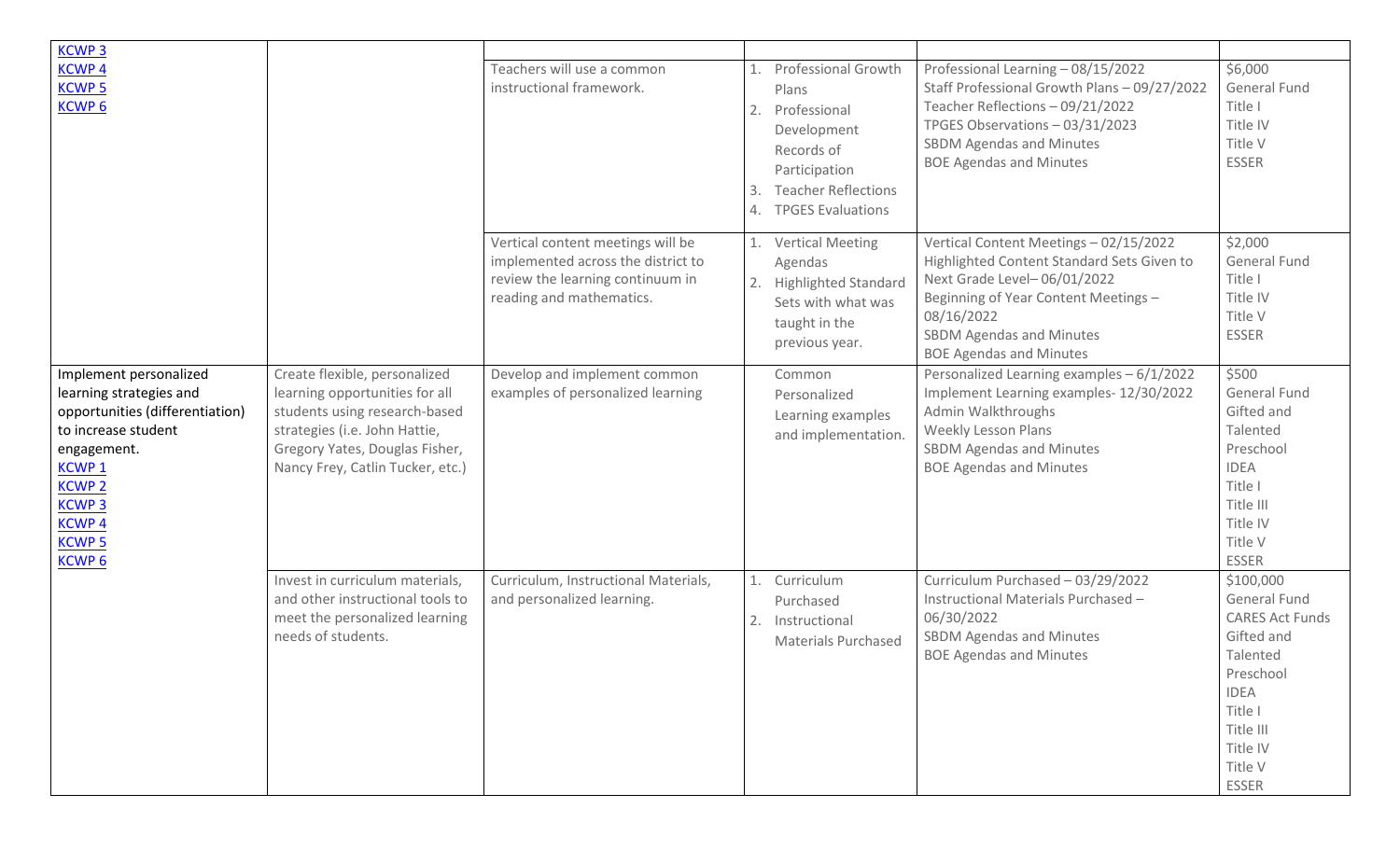| Provide professional learning     | Professional Learning Plans are         | Approved                     | Approved Professional Learning Plans - | \$9,000         |
|-----------------------------------|-----------------------------------------|------------------------------|----------------------------------------|-----------------|
| around purchased curriculum       | developed and implemented for each      | Professional Learning        | 04/01/2022                             | General Fund PD |
| (e.g. HMH, Eureka Math,           | school across the district according to | Plans                        | Professional Learning Scheduled -      | Gifted and      |
| StemScopes, and other             | <b>Professional Learning Standards.</b> | Implemented                  | 06/01/2022                             | Talented        |
| curricula), student engagement    |                                         | <b>Professional Learning</b> | <b>SBDM Agendas and Minutes</b>        | Preschool       |
| strategies, and implementation    |                                         | Plans                        | <b>BOE Agendas and Minutes</b>         | IDEA            |
| of technology to provide staff    |                                         |                              |                                        | Title I         |
| with a strong foundation on the   |                                         |                              |                                        | Title III       |
| use of the programs,              |                                         |                              |                                        | Title IV        |
| technology, and research-based    |                                         |                              |                                        | Title V         |
| strategies (i.e. John Hattie,     |                                         |                              |                                        | <b>ESSER</b>    |
| Gregory Yates, Douglas Fisher,    |                                         |                              |                                        |                 |
| Nancy Frey, Catlin Tucker, etc.). |                                         |                              |                                        |                 |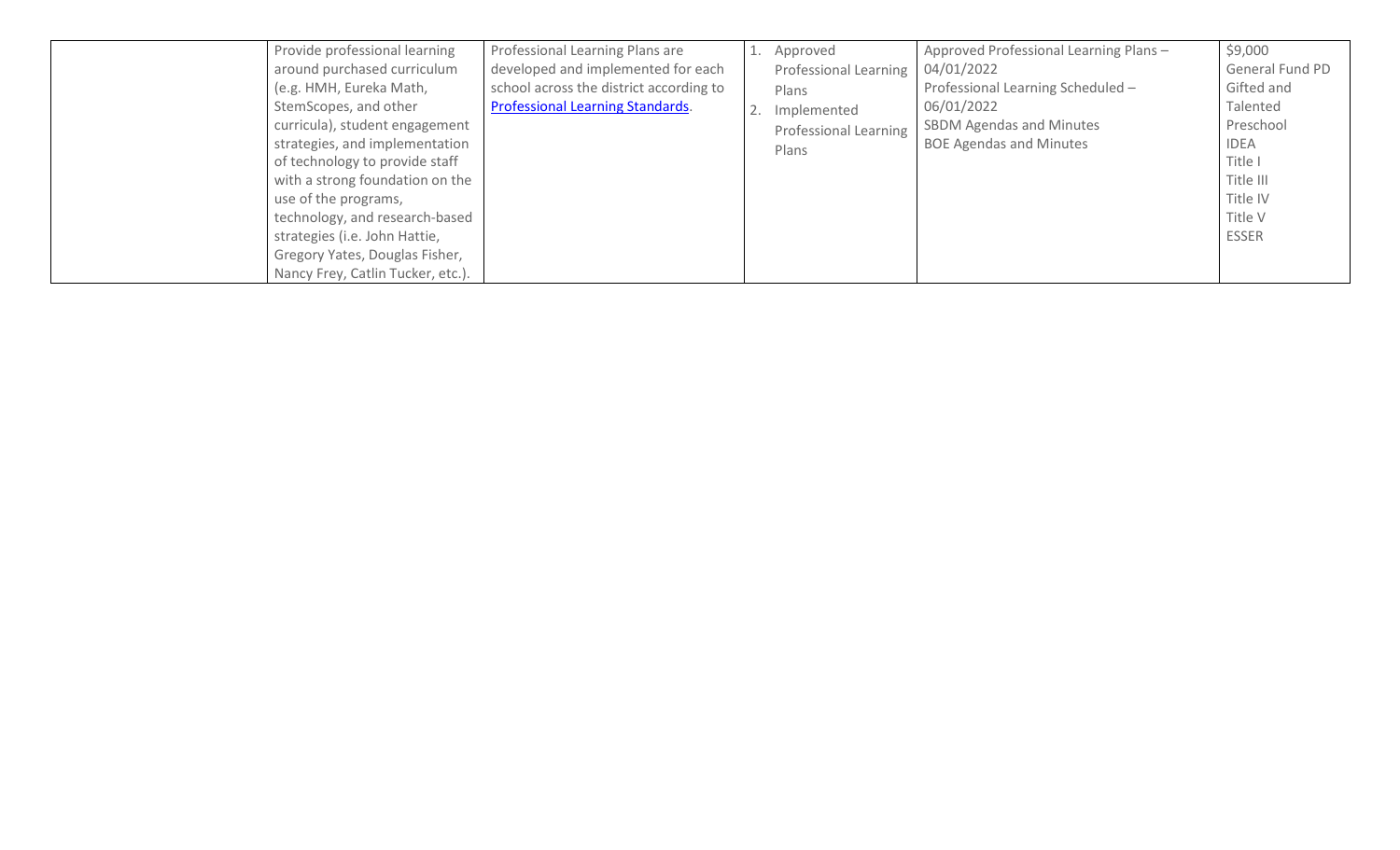#### **3: Growth**

Goal 3 (State your growth goal.): By the end of the 2022-2023 school year, Maurice Bowling Middle School will increase the percentage of students meeting or exceeding their projected growth in reading and math by 20% each year as measured by the NWEA MAP assessment.

| <b>Objective</b>                                                                                                                                                                                                                                 | <b>Strategy</b>                                                                                           | <b>Activities</b>                                                                                                                       | <b>Measure of Success</b>                                                                                                                                                           | <b>Progress Monitoring</b>                                                                                                                                                                                                                                                                                      | <b>Funding</b>                                                                   |
|--------------------------------------------------------------------------------------------------------------------------------------------------------------------------------------------------------------------------------------------------|-----------------------------------------------------------------------------------------------------------|-----------------------------------------------------------------------------------------------------------------------------------------|-------------------------------------------------------------------------------------------------------------------------------------------------------------------------------------|-----------------------------------------------------------------------------------------------------------------------------------------------------------------------------------------------------------------------------------------------------------------------------------------------------------------|----------------------------------------------------------------------------------|
| Teachers and students will<br>participate in a common<br>instructional framework that<br>focuses on core standards,<br>formative assessments, and<br>planning for student<br>engagement.<br><b>KCWP1</b><br><b>KCWP 2</b><br><b>KCWP3</b>        | Provide common frameworks<br>for curriculum, instruction, and<br>assessment to ensure student<br>success. | Conduct ELEOT, and other instructional<br>walkthroughs, to measure student<br>engagement and instructional<br>pedagogy.                 | Administrative<br>Certification in ELEOT<br>2. ELEOT Walkthrough<br>Reports.<br><b>Curriculum Checks</b><br>3.<br>Other Walkthrough<br>Reports                                      | Completed ELEOT Certifications -<br>01/03/2022<br>ELEOT Walkthrough Cycle 1-01/31/2022<br>ELEOT Walkthrough Cycle 2 - 04/15/2022<br>ELEOT Walkthrough Cycle 3 - 09/30/2022<br>Curriculum Checks - Monthly<br>Walkthrough Reports - Monthly<br><b>SBDM Agendas and Minutes</b><br><b>BOE Agendas and Minutes</b> | \$0<br><b>General Fund</b><br><b>ESSER</b>                                       |
| <b>KCWP4</b><br><b>KCWP<sub>5</sub></b><br><b>KCWP6</b>                                                                                                                                                                                          |                                                                                                           | Teachers will use a common<br>instructional framework.                                                                                  | <b>Professional Growth</b><br>1.<br>Plans<br>Professional<br>2.<br>Development<br>Records of<br>Participation<br><b>Teacher Reflections</b><br>3.<br><b>TPGES Evaluations</b><br>4. | Professional Learning - 08/16/2022<br>Staff Professional Growth Plans -<br>09/30/2022<br>Teacher Reflections - 09/21/2022<br>TPGES Observations - 03/31/2023<br><b>SBDM Agendas and Minutes</b><br><b>BOE Agendas and Minutes</b>                                                                               | \$6,000<br><b>General Fund</b><br>Title I<br>Title IV<br>Title V<br><b>ESSER</b> |
|                                                                                                                                                                                                                                                  |                                                                                                           | Vertical content meetings will be<br>implemented across the district to<br>review the learning continuum in<br>reading and mathematics. | <b>Vertical Meeting</b><br>1.<br>Agendas<br><b>Highlighted Standard</b><br>2.<br>Sets with what was<br>taught in the<br>previous year.                                              | Vertical Content Meetings - 02/15/2022<br>Highlighted Content Standard Sets Given<br>to Next Grade Level-06/01/2022<br>Beginning of Year Content Meetings -<br>08/16/2022<br><b>SBDM Agendas and Minutes</b><br><b>BOE Agendas and Minutes</b>                                                                  | \$2,000<br><b>General Fund</b><br>Title I<br>Title IV<br>Title V<br><b>ESSER</b> |
| All schools will select or develop<br>comprehensive curricula for<br>Science, Social Studies, Writing,<br>and elective courses. Curricula<br>will be researched, analyzed,<br>and approved by SBDM<br>Councils.<br><b>KCWP1</b><br><b>KCWP 2</b> | Provide common frameworks<br>for curriculum, instruction, and<br>assessment to ensure student<br>success. | Conduct ELEOT, and other instructional<br>walkthroughs, to measure student<br>engagement and instructional<br>pedagogy.                 | Administrative<br>1.<br>Certification in ELEOT<br><b>ELEOT Walkthrough</b><br>2.<br>Reports.<br><b>Curriculum Checks</b><br>3.<br>Other Walkthrough<br>4.<br>Reports                | Completed ELEOT Certifications -<br>01/03/2022<br>ELEOT Walkthrough Cycle 1-01/31/2022<br>ELEOT Walkthrough Cycle 2 - 04/15/2022<br>ELEOT Walkthrough Cycle 3 - 09/30/2022<br>Curriculum Checks - Monthly<br>Walkthrough Reports - Monthly<br>SBDM Agendas and Minutes<br><b>BOE Agendas and Minutes</b>        | 50<br><b>General Fund</b><br><b>ESSER</b>                                        |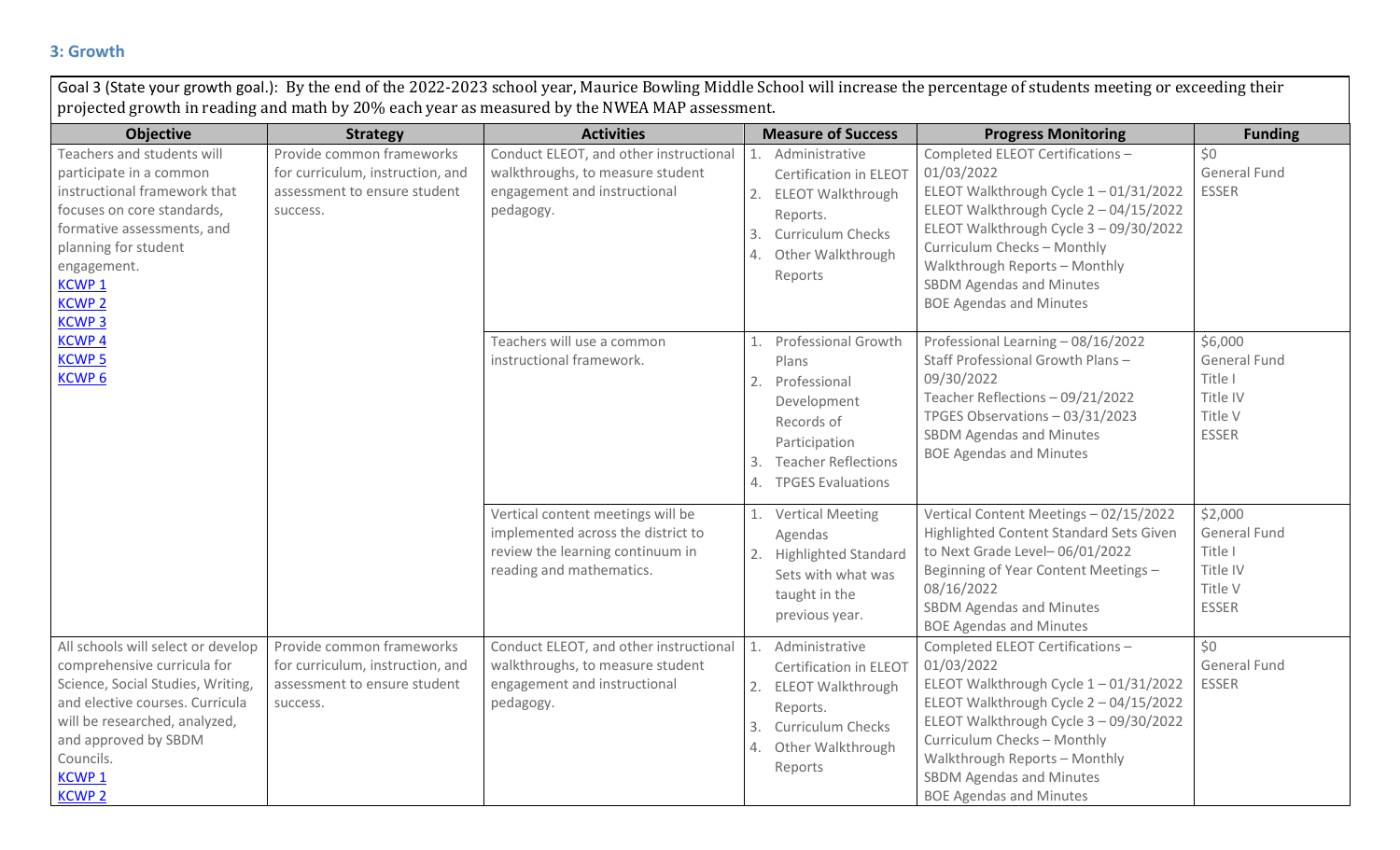| <b>KCWP3</b>                                                                                                                                                                                                          |                                                                                                                                                                                                         |                                                                                                                                         |                                                                                                                                                                                                   |                                                                                                                                                                                                                                                |                                                                                                                                                                                     |
|-----------------------------------------------------------------------------------------------------------------------------------------------------------------------------------------------------------------------|---------------------------------------------------------------------------------------------------------------------------------------------------------------------------------------------------------|-----------------------------------------------------------------------------------------------------------------------------------------|---------------------------------------------------------------------------------------------------------------------------------------------------------------------------------------------------|------------------------------------------------------------------------------------------------------------------------------------------------------------------------------------------------------------------------------------------------|-------------------------------------------------------------------------------------------------------------------------------------------------------------------------------------|
| <b>KCWP4</b><br><b>KCWP5</b><br><b>KCWP6</b>                                                                                                                                                                          |                                                                                                                                                                                                         | Teachers will use a common<br>instructional framework.                                                                                  | <b>Professional Growth</b><br>1.<br>Plans<br>Professional<br>2.<br>Development<br>Records of<br>Participation<br><b>Teacher Reflections</b><br>3.<br><b>TPGES Evaluations</b><br>$\overline{4}$ . | Professional Learning - 08/16/2022<br>Staff Professional Growth Plans-<br>09/30/2022<br>Teacher Reflections - 09/21/2022<br>TPGES Observations - 03/31/2023<br><b>SBDM Agendas and Minutes</b><br><b>BOE Agendas and Minutes</b>               | \$6,000<br><b>General Fund</b><br>Title I<br>Title IV<br>Title V<br><b>ESSER</b>                                                                                                    |
|                                                                                                                                                                                                                       |                                                                                                                                                                                                         | Vertical content meetings will be<br>implemented across the district to<br>review the learning continuum in<br>reading and mathematics. | 1. Vertical Meeting<br>Agendas<br>2. Highlighted Standard<br>Sets with what was<br>taught in the<br>previous year.                                                                                | Vertical Content Meetings - 02/15/2022<br>Highlighted Content Standard Sets Given<br>to Next Grade Level-06/01/2022<br>Beginning of Year Content Meetings -<br>08/16/2022<br><b>SBDM Agendas and Minutes</b><br><b>BOE Agendas and Minutes</b> | \$2,000<br><b>General Fund</b><br>Title I<br>Title IV<br>Title V<br><b>ESSER</b>                                                                                                    |
| Implement personalized<br>learning strategies and<br>opportunities (differentiation)<br>to increase student<br>engagement.<br><b>KCWP1</b><br><b>KCWP<sub>2</sub></b><br><b>KCWP3</b><br><b>KCWP4</b><br><b>KCWP5</b> | Create flexible, personalized<br>learning opportunities for all<br>students using research-based<br>strategies (i.e. John Hattie,<br>Gregory Yates, Douglas Fisher,<br>Nancy Frey, Catlin Tucker, etc.) | Develop and implement common<br>examples of personalized learning                                                                       | Common<br>1.<br>Personalized<br>Learning examples.                                                                                                                                                | Personalized Learning examples -<br>6/1/2022<br>Implement Learning examples-<br>12/30/2022<br>Admin Walkthroughs<br>Weekly Lesson Plans<br><b>SBDM Agendas and Minutes</b><br><b>BOE Agendas and Minutes</b>                                   | \$500<br><b>General Fund</b><br>Gifted and Talented<br>Preschool<br><b>IDEA</b><br>Title I<br>Title III<br>Title IV<br>Title V<br><b>ESSER</b>                                      |
| <b>KCWP6</b>                                                                                                                                                                                                          | Invest in curriculum materials,<br>1:1 technology, and other<br>instructional tools to meet the<br>personalized learning needs of<br>students.                                                          | Curriculum, Instructional Materials,<br>personalized learning.                                                                          | Curriculum<br>1.<br>Purchased<br>Instructional<br>2.<br><b>Materials Purchased</b><br>Chromebooks<br>3.<br>Purchased<br>(replacement)                                                             | Curriculum Purchased - 03/28/2022<br>Instructional Materials Purchased -<br>06/30/2021<br>SBDM Agendas and Minutes<br><b>BOE Agendas and Minutes</b>                                                                                           | \$400,000<br><b>General Fund</b><br><b>CARES Act Funds</b><br><b>Gifted and Talented</b><br>Preschool<br><b>IDEA</b><br>Title I<br>Title III<br>Title IV<br>Title V<br><b>ESSER</b> |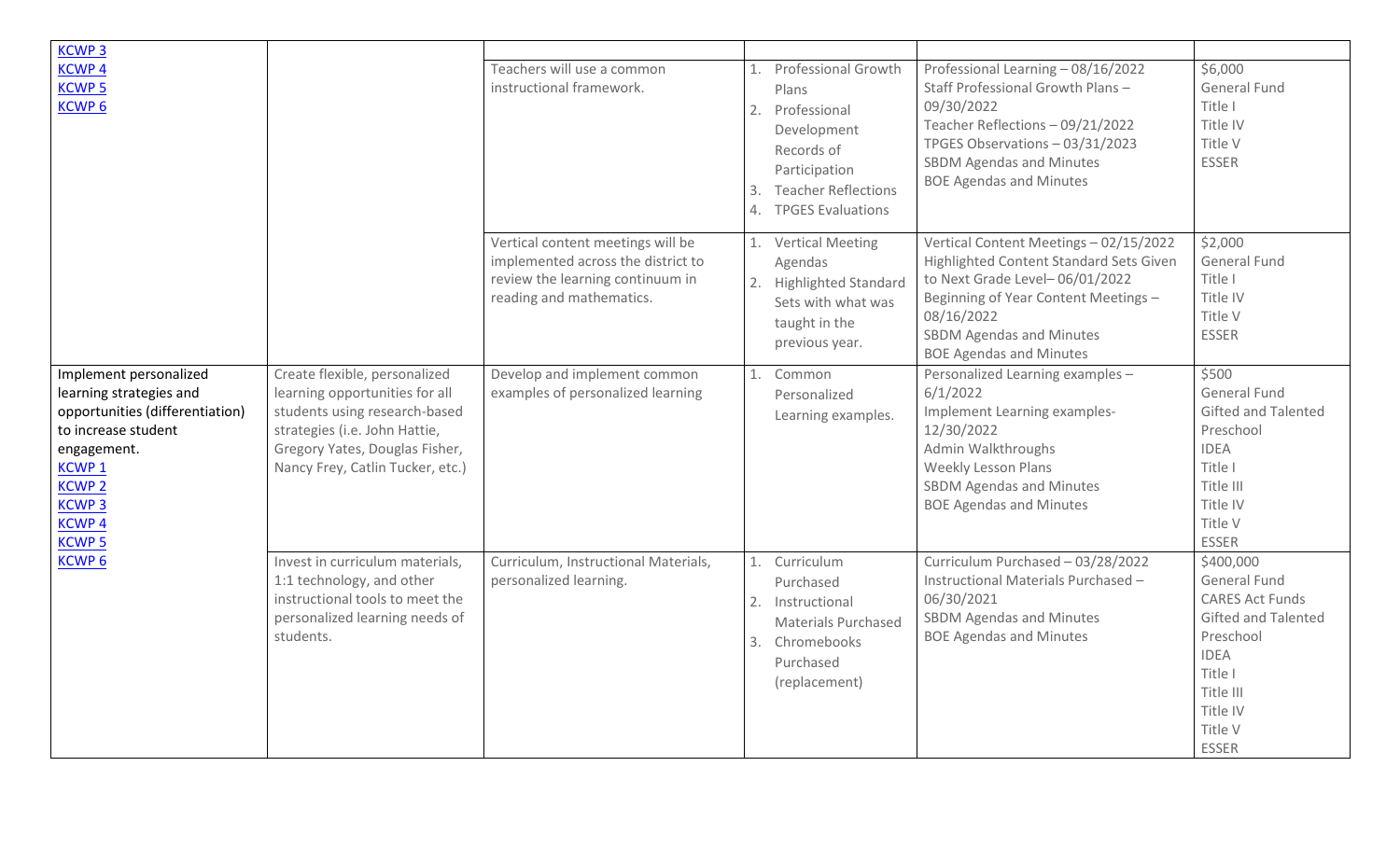|                                                                                                                                                                                                                             | Provide professional learning<br>around purchased curriculum<br>(e.g. HMH, Eureka Math, Stem<br>Scopes, and other curricula),<br>student engagement strategies,<br>and implementation of<br>technology to provide staff with<br>a strong foundation on the use<br>of the programs, technology,<br>and research-based strategies<br>(i.e. John Hattie, Gregory Yates,<br>Douglas Fisher, Nancy Frey,<br>Catlin Tucker, etc.). | Professional Learning Plans are<br>developed and implemented for each<br>school across the district according to<br>Professional Learning Standards.                                                                        | 1.<br>2. | Approved<br><b>Professional Learning</b><br>Plans<br>Implemented<br><b>Professional Learning</b><br>Plans                                        | Approved Professional Learning Plans -<br>04/01/2021<br>Professional Learning Scheduled -<br>06/01/2021<br><b>SBDM Agendas and Minutes</b><br><b>BOE Agendas and Minutes</b> | \$9,000<br>General Fund PD<br><b>Gifted and Talented</b><br>Preschool<br><b>IDEA</b><br>Title I<br>Title III<br>Title IV<br>Title V<br><b>ESSER</b> |
|-----------------------------------------------------------------------------------------------------------------------------------------------------------------------------------------------------------------------------|------------------------------------------------------------------------------------------------------------------------------------------------------------------------------------------------------------------------------------------------------------------------------------------------------------------------------------------------------------------------------------------------------------------------------|-----------------------------------------------------------------------------------------------------------------------------------------------------------------------------------------------------------------------------|----------|--------------------------------------------------------------------------------------------------------------------------------------------------|------------------------------------------------------------------------------------------------------------------------------------------------------------------------------|-----------------------------------------------------------------------------------------------------------------------------------------------------|
| Implement personalized<br>learning strategies and<br>opportunities (differentiation)<br>to increase student<br>engagement.<br><b>KCWP1</b><br><b>KCWP2</b><br><b>KCWP3</b><br><b>KCWP4</b><br><b>KCWP5</b><br><b>KCWP6</b>  | Provide a common MTSS School<br>Wide System                                                                                                                                                                                                                                                                                                                                                                                  | Develop Protocols for MTSS System of<br>delivery, reporting, and tracking.                                                                                                                                                  |          | 4. Implemented<br>data<br>intervention<br>sheets school<br>wide.<br>5. Implemented<br>Tiered<br>interventions<br>6. Implemented<br>data analysis | <b>MTSS Data Interventions Sheets</b><br>Round 1- December 1st- January 21st<br>PLC agenda notes                                                                             | \$200<br><b>General Fund</b><br>Title I<br>Title III<br>Title IV<br>Title V<br><b>ESSER</b>                                                         |
| Implement personalized<br>learning strategies and<br>opportunities (differentiation)<br>to increase student<br>engagement.<br><b>KCWP1</b><br><b>KCWP2</b><br><b>KCWP3</b><br><b>KCWP4</b><br><b>KCWP 5</b><br><b>KCWP6</b> | Provide Professional<br>Development on Orton-<br>Gillingham if needed.                                                                                                                                                                                                                                                                                                                                                       | Professional development will be<br>implemented through small group<br>work sessions using the Orton-<br>Gillingham Program.<br>Weekly works sessions for<br>paraprofessionals regarding lesson<br>plans for interventions. |          | <b>Small Group Student</b><br>Instruction                                                                                                        | Lesson Plans<br>Assessments<br>Data Intervention Sheets                                                                                                                      | \$2,500<br><b>General Fund</b><br>Title I<br>Title III<br>Title IV<br>Title V<br><b>ESSER</b>                                                       |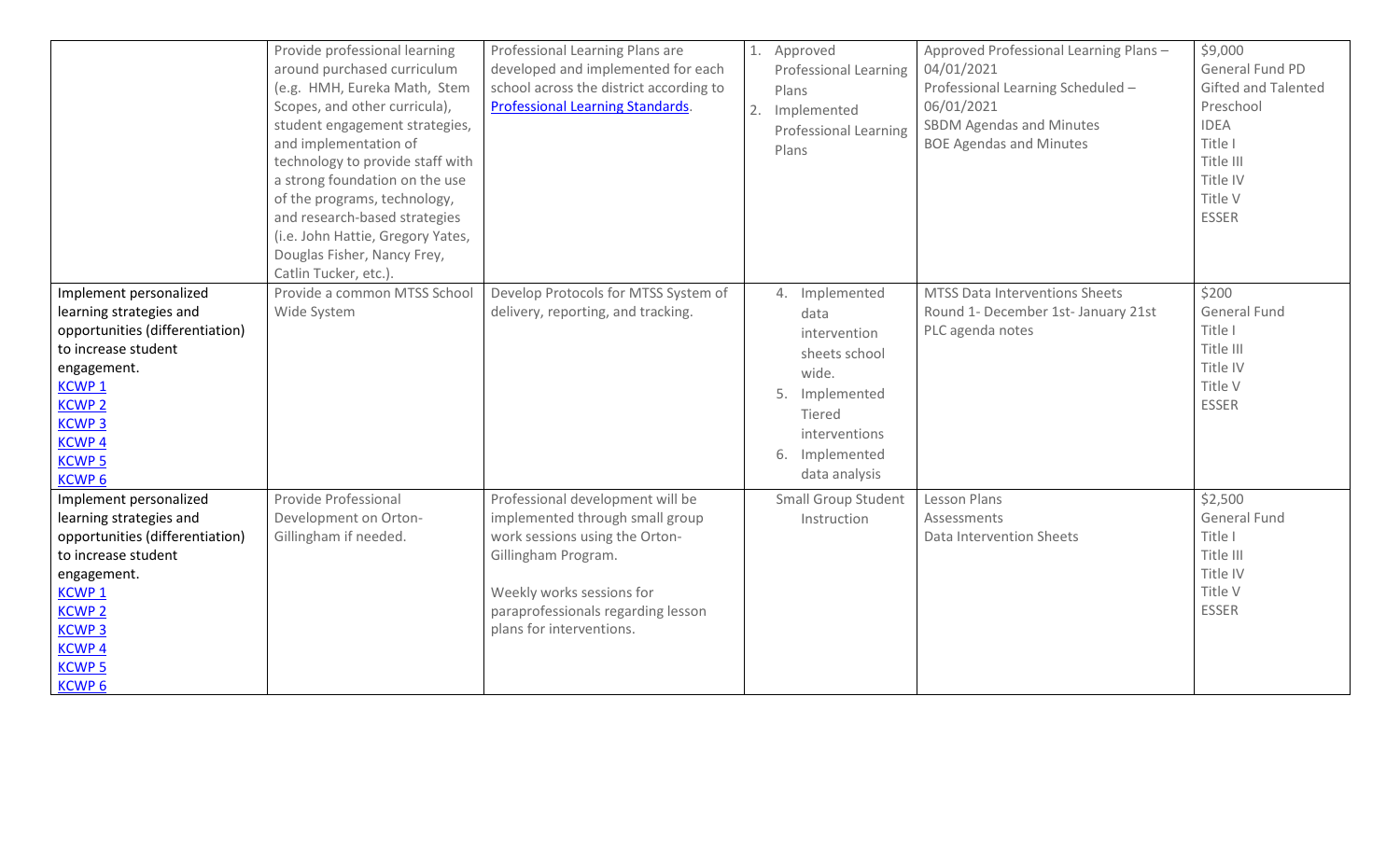#### **4: Achievement Gap**

Goal 4 (State your achievement gap goal.): By the end of the 2022-2023 school year, Maurice Bowling Middle School will reduce the percentage of students scoring novice by 30% in Reading/Math in the following subgroups: Economically Disadvantaged and Students with Disabilities.

| <b>Objective</b>                                                                                                                                                                                                                                                                           | <b>Strategy</b>                                                                                           | <b>Activities</b>                                                                                                                                                          | <b>Measure of Success</b>                                                                                                                                                        | <b>Progress Monitoring</b>                                                                                                                                                                                                                                                                                      | <b>Funding</b>                                                                   |
|--------------------------------------------------------------------------------------------------------------------------------------------------------------------------------------------------------------------------------------------------------------------------------------------|-----------------------------------------------------------------------------------------------------------|----------------------------------------------------------------------------------------------------------------------------------------------------------------------------|----------------------------------------------------------------------------------------------------------------------------------------------------------------------------------|-----------------------------------------------------------------------------------------------------------------------------------------------------------------------------------------------------------------------------------------------------------------------------------------------------------------|----------------------------------------------------------------------------------|
| Teachers and students will<br>participate in a common<br>instructional framework that<br>focuses on core standards,<br>formative assessments, and<br>planning for student<br>engagement.<br><b>KCWP1</b><br><b>KCWP 2</b><br><b>KCWP3</b><br><b>KCWP4</b><br><b>KCWP 5</b><br><b>KCWP6</b> | Provide common frameworks<br>for curriculum, instruction, and<br>assessment to ensure student<br>success. | Conduct ELEOT, and other instructional<br>walkthroughs, to measure student<br>engagement and instructional<br>pedagogy within in-person and remote<br>learning classrooms. | Administrative<br>$\mathbf{1}$ .<br>Certification in ELEOT<br><b>ELEOT Walkthrough</b><br>2.<br>Reports.<br>3.<br><b>Curriculum Checks</b><br>Other Walkthrough<br>4.<br>Reports | Completed ELEOT Certifications -<br>01/03/2022<br>ELEOT Walkthrough Cycle 1-01/31/2022<br>ELEOT Walkthrough Cycle 2 - 04/15/2022<br>ELEOT Walkthrough Cycle 3 - 09/30/2022<br>Curriculum Checks - Monthly<br>Walkthrough Reports - Monthly<br><b>SBDM Agendas and Minutes</b><br><b>BOE Agendas and Minutes</b> | \$0<br><b>General Fund</b><br><b>ESSER</b>                                       |
|                                                                                                                                                                                                                                                                                            |                                                                                                           | Teachers will use a common<br>instructional framework.                                                                                                                     | Professional Growth<br>Plans<br>2.<br>Professional<br>Development<br>Records of<br>Participation<br><b>Teacher Reflections</b><br>3.<br><b>TPGES Evaluations</b><br>4.           | Professional Learning - 08/16/2022<br>Staff Professional Growth Plans -<br>09/30/2022<br>Teacher Reflections - 09/21/2022<br>TPGES Observations - 03/31/2023<br><b>SBDM Agendas and Minutes</b><br><b>BOE Agendas and Minutes</b>                                                                               | \$6,000<br><b>General Fund</b><br>Title I<br>Title IV<br>Title V<br><b>ESSER</b> |
|                                                                                                                                                                                                                                                                                            |                                                                                                           | Vertical content meetings will be<br>implemented across the district to<br>review the learning continuum in<br>reading and mathematics.                                    | <b>Vertical Meeting</b><br>Agendas<br><b>Highlighted Standard</b><br>2.<br>Sets with what was<br>taught in the<br>previous year.                                                 | Vertical Content Meetings - 02/15/2022<br>Highlighted Content Standard Sets Given<br>to Next Grade Level-06/01/2022<br>Beginning of Year Content Meetings -<br>08/16/2022<br><b>SBDM Agendas and Minutes</b><br><b>BOE Agendas and Minutes</b>                                                                  | \$2,000<br>General Fund<br>Title I<br>Title IV<br>Title V<br><b>ESSER</b>        |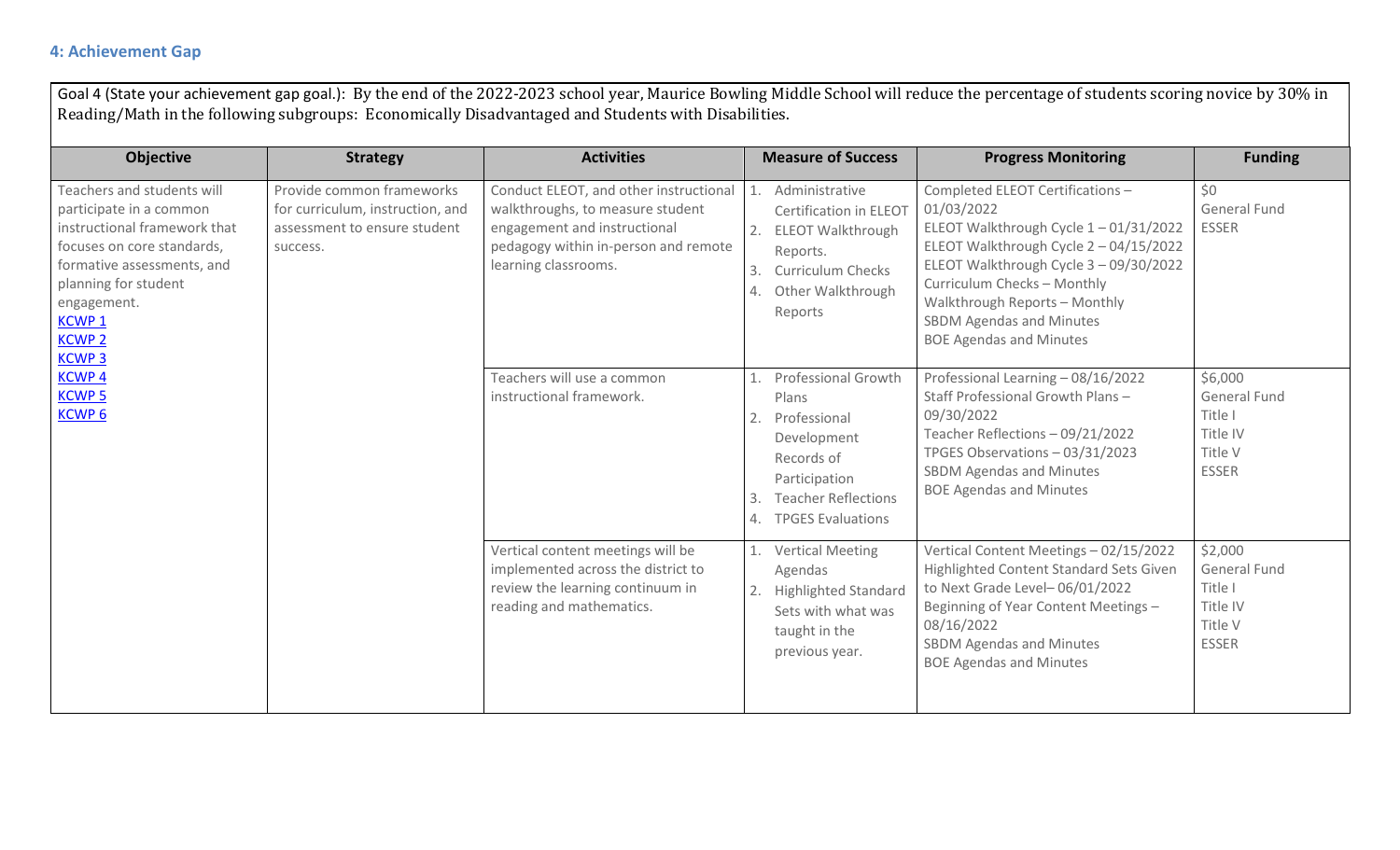| All schools will select or develop<br>comprehensive curricula for<br>Science, Social Studies, Writing,<br>and elective courses. Curricula<br>will be researched, analyzed,<br>and approved by SBDM<br>Councils.<br><b>KCWP1</b><br><b>KCWP2</b><br><b>KCWP3</b> | Provide common frameworks<br>for curriculum, instruction, and<br>assessment to ensure student<br>success.                                                                                               | Conduct ELEOT, and other instructional<br>walkthroughs, to measure student<br>engagement and instructional<br>pedagogy within in-person and remote<br>learning classrooms. | 3.<br>4.       | 1. Administrative<br>Certification in ELEOT<br>2. ELEOT Walkthrough<br>Reports.<br><b>Curriculum Checks</b><br>Other Walkthrough<br>Reports             | Completed ELEOT Certifications-<br>01/03/2022<br>ELEOT Walkthrough Cycle 1-01/31/2022<br>ELEOT Walkthrough Cycle 2 - 04/15/2022<br>ELEOT Walkthrough Cycle 3 - 09/30/2022<br>Curriculum Checks - Monthly<br>Walkthrough Reports - Monthly<br><b>SBDM Agendas and Minutes</b><br><b>BOE Agendas and Minutes</b> | \$0<br><b>General Fund</b><br><b>ESSER</b>                                                                                                            |
|-----------------------------------------------------------------------------------------------------------------------------------------------------------------------------------------------------------------------------------------------------------------|---------------------------------------------------------------------------------------------------------------------------------------------------------------------------------------------------------|----------------------------------------------------------------------------------------------------------------------------------------------------------------------------|----------------|---------------------------------------------------------------------------------------------------------------------------------------------------------|----------------------------------------------------------------------------------------------------------------------------------------------------------------------------------------------------------------------------------------------------------------------------------------------------------------|-------------------------------------------------------------------------------------------------------------------------------------------------------|
| <b>KCWP4</b><br><b>KCWP5</b><br><b>KCWP6</b>                                                                                                                                                                                                                    |                                                                                                                                                                                                         | Teachers will use a common<br>instructional framework.                                                                                                                     | 1.<br>2.<br>3. | <b>Professional Growth</b><br>Plans<br>Professional<br>Development<br>Records of<br>Participation<br><b>Teacher Reflections</b><br>4. TPGES Evaluations | Professional Learning - 08/16/2022<br>Staff Professional Growth Plans-<br>09/30/2022<br>Teacher Reflections - 09/21/2022<br>TPGES Observations - 03/31/2023<br><b>SBDM Agendas and Minutes</b><br><b>BOE Agendas and Minutes</b>                                                                               | \$6,000<br>General Fund<br>Title I<br>Title IV<br>Title V<br><b>ESSER</b>                                                                             |
|                                                                                                                                                                                                                                                                 |                                                                                                                                                                                                         | Vertical content meetings will be<br>implemented across the district to<br>review the learning continuum in<br>reading and mathematics.                                    |                | 1. Vertical Meeting<br>Agendas<br>2. Highlighted Standard<br>Sets with what was<br>taught in the<br>previous year.                                      | Vertical Content Meetings - 02/15/2022<br>Highlighted Content Standard Sets Given<br>to Next Grade Level-06/01/2022<br>Beginning of Year Content Meetings -<br>08/16/2022<br><b>SBDM Agendas and Minutes</b><br><b>BOE Agendas and Minutes</b>                                                                 | \$2,000<br><b>General Fund</b><br>Title I<br>Title IV<br>Title V<br><b>ESSER</b>                                                                      |
| Implement personalized<br>learning strategies and<br>opportunities (differentiation)<br>to increase student<br>engagement.<br><b>KCWP1</b><br><b>KCWP2</b><br><b>KCWP<sub>3</sub></b><br><b>KCWP4</b><br><b>KCWP5</b>                                           | Create flexible, personalized<br>learning opportunities for all<br>students using research-based<br>strategies (i.e. John Hattie,<br>Gregory Yates, Douglas Fisher,<br>Nancy Frey, Catlin Tucker, etc.) | Develop a common examples of<br>personalized learning.                                                                                                                     |                | 1. Common<br>Personalized<br>Learning Definition                                                                                                        | Personalized Learning examples -<br>6/1/2022<br>Implement Learning examples-<br>12/30/2022<br>Admin Walkthroughs<br><b>Weekly Lesson Plans</b><br>SBDM Agendas and Minutes<br><b>BOE Agendas and Minutes</b>                                                                                                   | \$500<br><b>General Fund</b><br><b>Gifted and Talented</b><br>Preschool<br><b>IDEA</b><br>Title I<br>Title III<br>Title IV<br>Title V<br><b>ESSER</b> |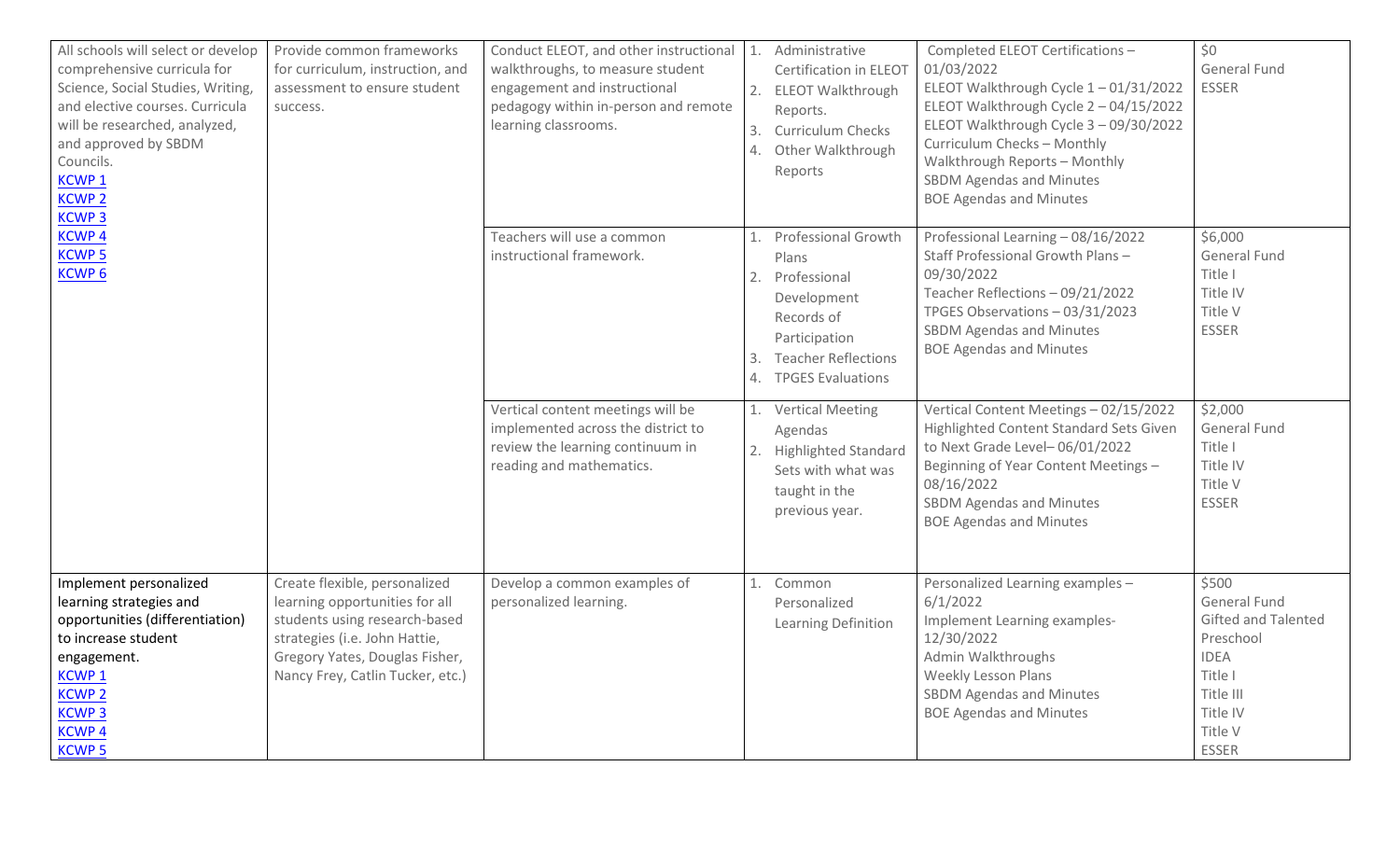| <b>KCWP6</b>                                                                                                                                                                                                                     | Invest in curriculum materials,<br>1:1 technology, and other<br>instructional tools to meet the<br>personalized learning needs of<br>students.                                                                                                                                                                                                                                                                                                       | Curriculum, Instructional Materials,<br>and Technology Purchased for 1:1 and<br>personalized learning.                                                      | 2.<br>3. | 1. Curriculum<br>Purchased<br>Instructional<br><b>Materials Purchased</b><br>Chromebooks<br>Purchased                                            | Curriculum Purchased - 03/28/2022<br>Instructional Materials Purchased -<br>06/30/2022<br><b>SBDM Agendas and Minutes</b><br><b>BOE Agendas and Minutes</b>           | \$400,000<br>General Fund<br><b>CARES Act Funds</b><br><b>Gifted and Talented</b><br>Preschool<br><b>IDEA</b><br>Title I<br>Title III<br>Title IV<br>Title V<br><b>ESSER</b> |
|----------------------------------------------------------------------------------------------------------------------------------------------------------------------------------------------------------------------------------|------------------------------------------------------------------------------------------------------------------------------------------------------------------------------------------------------------------------------------------------------------------------------------------------------------------------------------------------------------------------------------------------------------------------------------------------------|-------------------------------------------------------------------------------------------------------------------------------------------------------------|----------|--------------------------------------------------------------------------------------------------------------------------------------------------|-----------------------------------------------------------------------------------------------------------------------------------------------------------------------|------------------------------------------------------------------------------------------------------------------------------------------------------------------------------|
|                                                                                                                                                                                                                                  | Provide professional learning<br>around purchased curriculum<br>(e.g. Benchmark, Eureka Math,<br>Engage NY ELA, Stem Scopes,<br>and other curricula), student<br>engagement strategies, and<br>implementation of technology<br>to provide staff with a strong<br>foundation on the use of the<br>programs, technology, and<br>research-based strategies (i.e.<br>John Hattie, Gregory Yates,<br>Douglas Fisher, Nancy Frey,<br>Catlin Tucker, etc.). | Professional Learning Plans are<br>developed and implemented for each<br>school across the district according to<br><b>Professional Learning Standards.</b> | 1.<br>2. | Approved<br><b>Professional Learning</b><br>Plans<br>Implemented<br><b>Professional Learning</b><br>Plans                                        | Approved Professional Learning Plans -<br>04/01/2022<br>Professional Learning Scheduled -<br>06/01/2022<br>SBDM Agendas and Minutes<br><b>BOE Agendas and Minutes</b> | \$9,000<br>General Fund PD<br>Gifted and Talented<br>Preschool<br><b>IDEA</b><br>Title I<br>Title III<br>Title IV<br>Title V<br><b>ESSER</b>                                 |
| Implement personalized<br>learning strategies and<br>opportunities (differentiation)<br>to increase student<br>engagement.<br>KCWP <sub>1</sub><br><b>KCWP2</b><br><b>KCWP3</b><br><b>KCWP4</b><br><b>KCWP 5</b><br><b>KCWP6</b> | Provide a common MTSS School<br>Wide System                                                                                                                                                                                                                                                                                                                                                                                                          | Develop Protocols for MTSS System of<br>delivery, reporting, and tracking.                                                                                  |          | 7. Implemented<br>data<br>intervention<br>sheets school<br>wide.<br>8. Implemented<br>Tiered<br>interventions<br>9. Implemented<br>data analysis | MTSS Data Interventions Sheets<br>Round 1- December 1st- January 21st<br>PLC agenda notes                                                                             | \$200<br>General Fund<br>Title I<br>Title III<br>Title IV<br>Title V<br><b>ESSER</b>                                                                                         |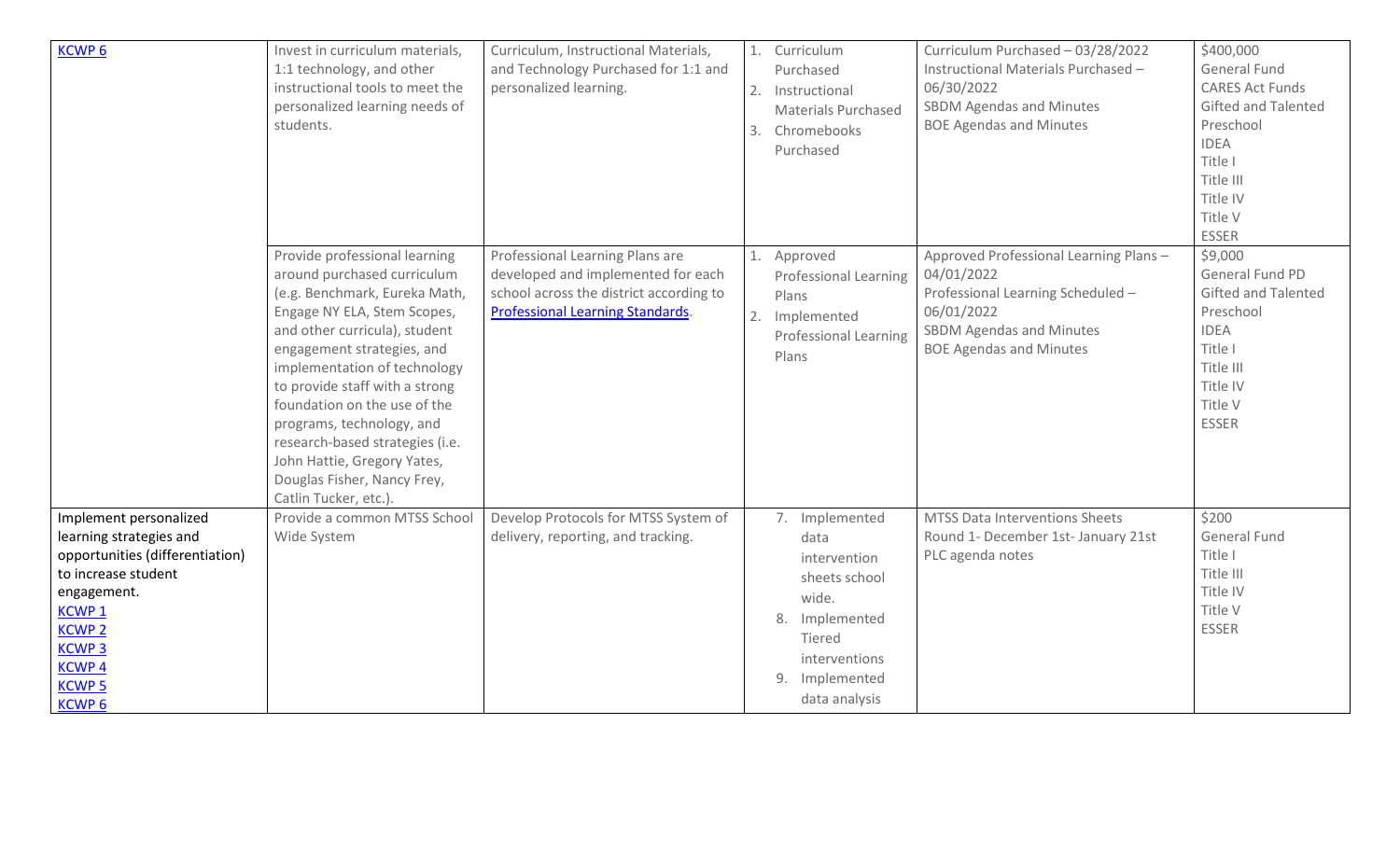| Implement personalized          | Provide Professional  | Professional development will be   | <b>Small Group Student</b> | Lesson Plans             | \$2,500      |
|---------------------------------|-----------------------|------------------------------------|----------------------------|--------------------------|--------------|
| learning strategies and         | Development on Orton- | implemented through small group    | Instruction                | <b>Assessment Data</b>   | General Fund |
| opportunities (differentiation) | Gillingham if needed. | work sessions using the Orton-     |                            | Data Intervention Sheets | Title I      |
| to increase student             |                       | Gillingham Program.                |                            |                          | Title III    |
| engagement.                     |                       |                                    |                            |                          | Title IV     |
| <u>KCWP 1</u>                   |                       | Weekly works sessions for          |                            |                          | Title V      |
| <b>KCWP 2</b>                   |                       | paraprofessionals regarding lesson |                            |                          | <b>ESSER</b> |
| <b>KCWP3</b>                    |                       | plans for interventions.           |                            |                          |              |
| <b>KCWP4</b>                    |                       |                                    |                            |                          |              |
| <u>KCWP 5</u>                   |                       |                                    |                            |                          |              |
| KCWP <sub>6</sub>               |                       |                                    |                            |                          |              |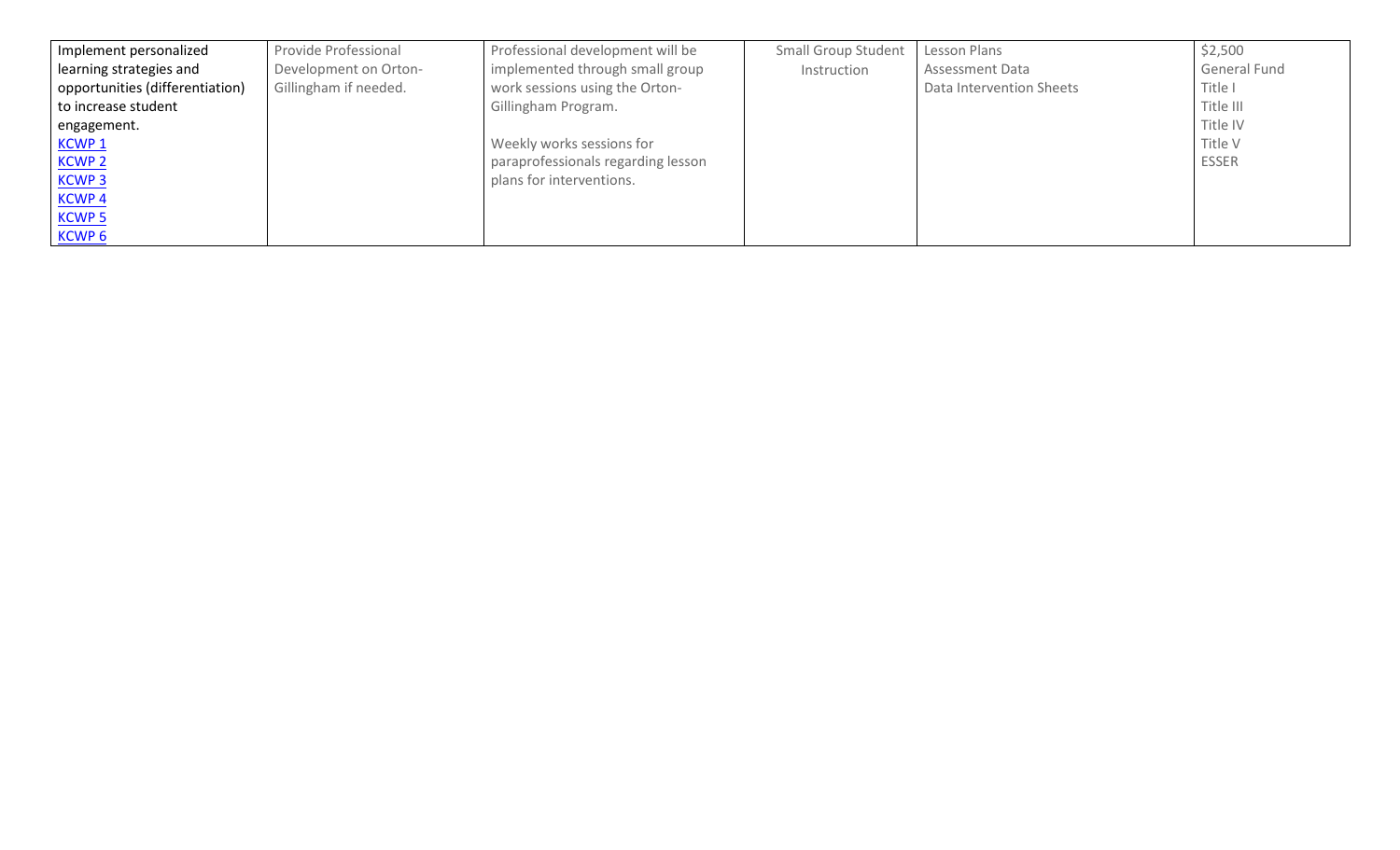#### **5: Transition Readiness**

| Goal 5 (State your transition readiness goal.): Not applicable to MBMS. |                 |                   |                           |                            |                |  |
|-------------------------------------------------------------------------|-----------------|-------------------|---------------------------|----------------------------|----------------|--|
| <b>Objective</b>                                                        | <b>Strategy</b> | <b>Activities</b> | <b>Measure of Success</b> | <b>Progress Monitoring</b> | <b>Funding</b> |  |
|                                                                         |                 |                   |                           |                            |                |  |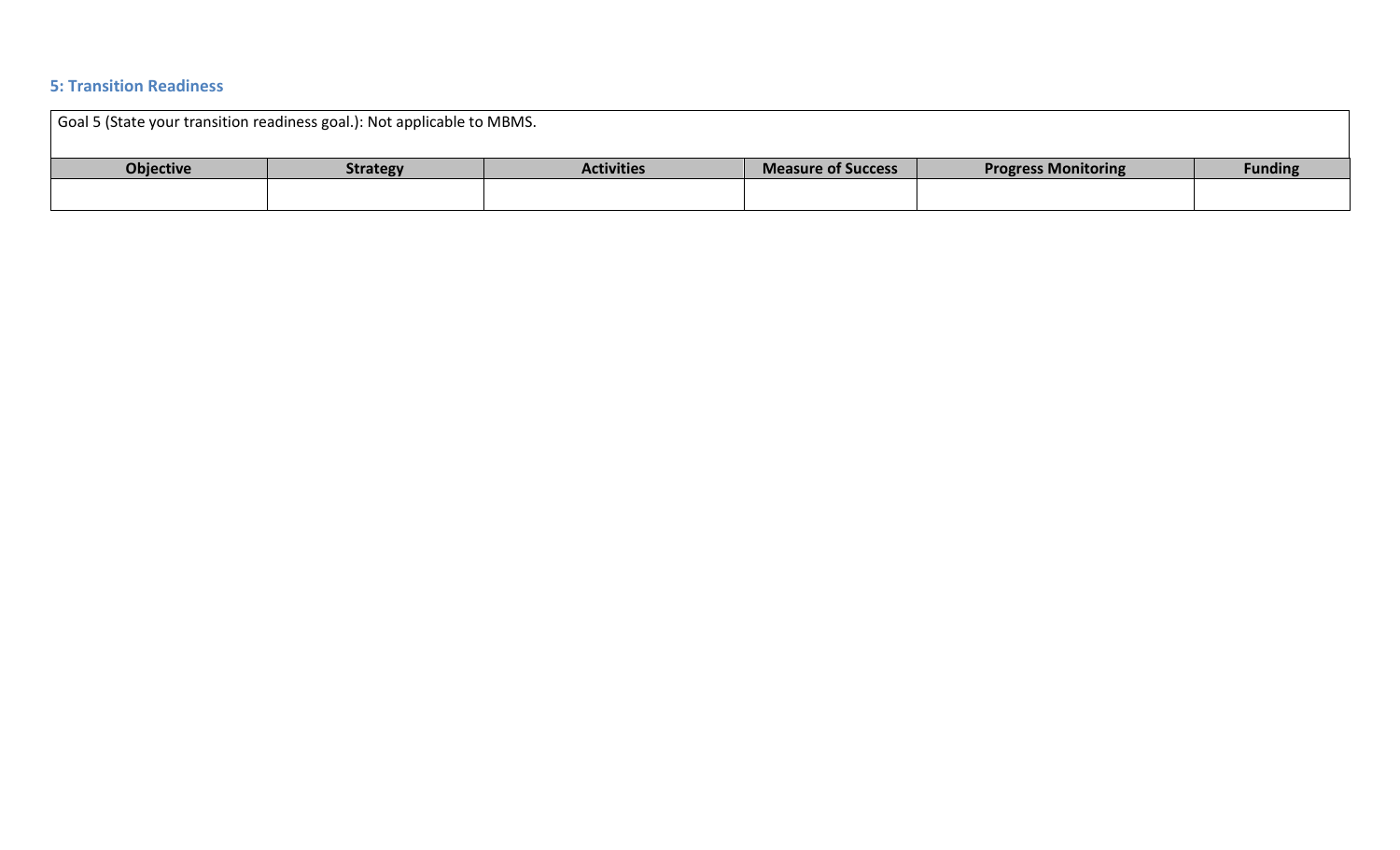#### **6: Graduation Rate**

| Goal 6 (State your graduation rate goal.): Not applicable to MBMS. |                 |                   |                           |                            |                |  |  |
|--------------------------------------------------------------------|-----------------|-------------------|---------------------------|----------------------------|----------------|--|--|
| <b>Objective</b>                                                   | <b>Strategy</b> | <b>Activities</b> | <b>Measure of Success</b> | <b>Progress Monitoring</b> | <b>Funding</b> |  |  |
|                                                                    |                 |                   |                           |                            |                |  |  |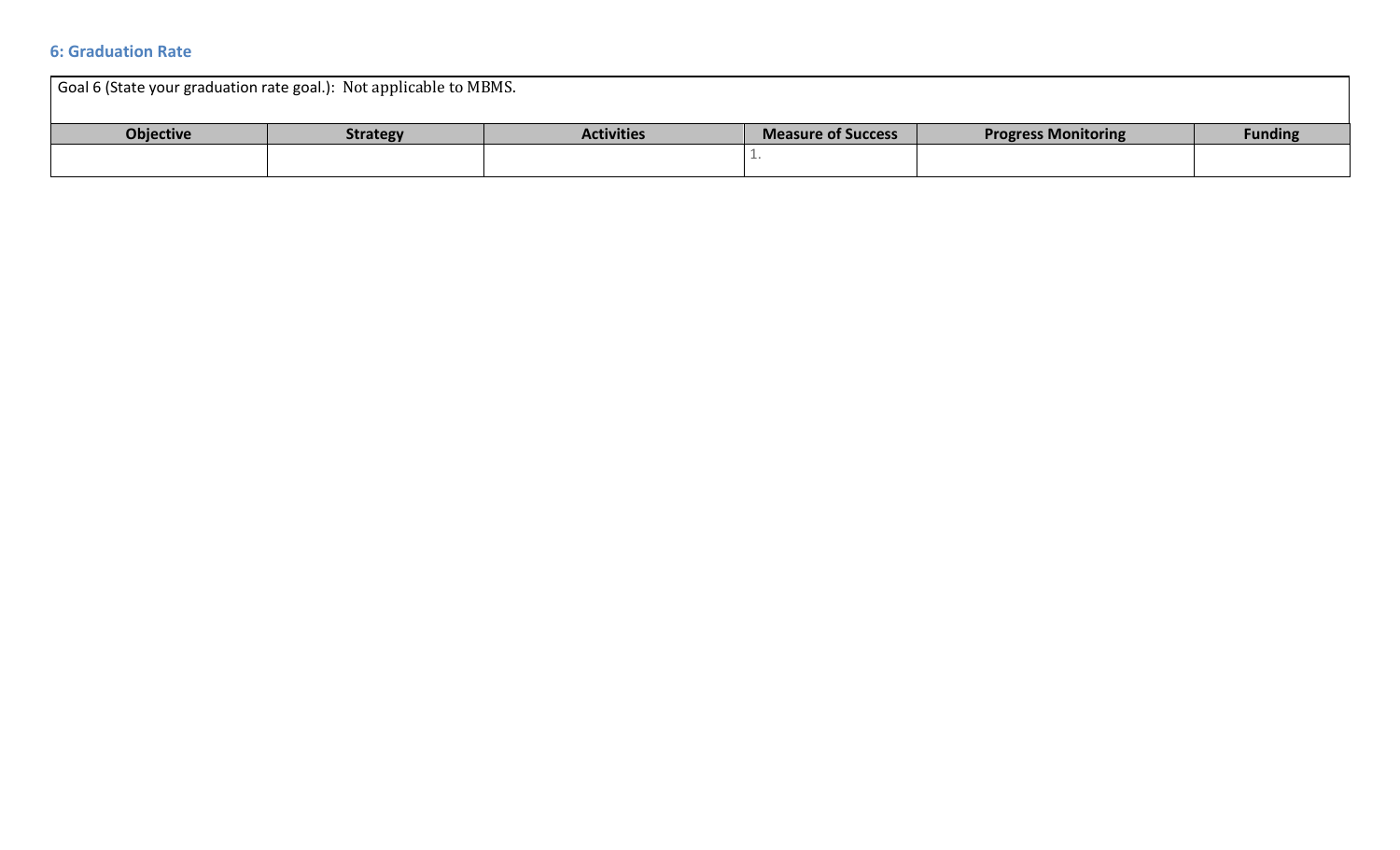Goal 7 (State your separate goal.): The health and wellness needs of all students PreK-12 will be a focus of all schools and programs to improve physical activity, nutrition, and socialemotional learning.

| <b>Objective</b>                                                                                                                                                                                                                                                        | <b>Strategy</b>                                                                                                                                                                                         | <b>Activities</b>                                                                                                                                                                                                      | <b>Measure of Success</b>                                                                                                                                                                                                                                                                                       | <b>Progress Monitoring</b>                                                                                                                                                                                                                        | <b>Funding</b>                                                         |
|-------------------------------------------------------------------------------------------------------------------------------------------------------------------------------------------------------------------------------------------------------------------------|---------------------------------------------------------------------------------------------------------------------------------------------------------------------------------------------------------|------------------------------------------------------------------------------------------------------------------------------------------------------------------------------------------------------------------------|-----------------------------------------------------------------------------------------------------------------------------------------------------------------------------------------------------------------------------------------------------------------------------------------------------------------|---------------------------------------------------------------------------------------------------------------------------------------------------------------------------------------------------------------------------------------------------|------------------------------------------------------------------------|
| A District Wellness Committee<br>will be created and fully<br>functioning to address student<br>health and wellness needs<br>focused on physical activity,<br>nutrition, and social-emotional<br>health of all students and staff<br>throughout Owen County<br>Schools. | Identify student/staff safety and<br>health concerns and provide<br>strategies and resources to<br>overcome them. FRYSC will<br>work in collaboration with all<br>schools and departments to<br>assist. | There will be established District<br>Wellness Committee meetings<br>throughout the remainder of the 2021-<br>2022 school year and 2022-2023 school<br>year that updates policies at the school<br>and district level. | District Wellness<br>1.<br>Committee<br>Agendas and<br>Minutes<br>2. School Health<br>Assessment<br>Results<br>3. Updated District<br><b>Wellness Policy</b><br>4. Updated School<br><b>Wellness Policies</b><br>5. Board of<br>Education<br>Agendas and<br>Minutes<br>6. School SBDM<br>Agendas and<br>Minutes | District Wellness Committee Analysis of<br>Student Health Data - 06/01/2022<br>Updated District Wellness Policy -<br>06/30/2022<br>Updated School Wellness Policies -<br>12/31/2022<br>SBDM Agendas and Minutes<br><b>BOE Agendas and Minutes</b> | \$0<br><b>General Fund</b><br>Title IV<br><b>ESSER</b><br><b>FRYSC</b> |
| MBMS will implement a<br>research-based social and<br>emotional learning curriculum<br>to address the SEL needs of all<br>students PreK-12.                                                                                                                             | SBDM Councils and school<br>administration will monitor the<br>SEL curriculum.                                                                                                                          | Second Steps will be used at each<br>grade level for SEL instruction.                                                                                                                                                  | <b>School Committee</b><br>1.<br>Agendas and<br><b>Minutes</b><br><b>School SBDM</b><br>2.<br>Agendas and<br><b>Minutes</b><br>3.<br><b>School Counselor</b><br>Reports                                                                                                                                         | <b>School Counselor Reports</b><br>Walkthrough Data (All Schools)<br><b>SBDM Agendas and Minutes</b><br><b>BOE Agendas and Minutes</b>                                                                                                            | \$5,000<br><b>General Fund</b><br>Title IV<br><b>ESSER</b>             |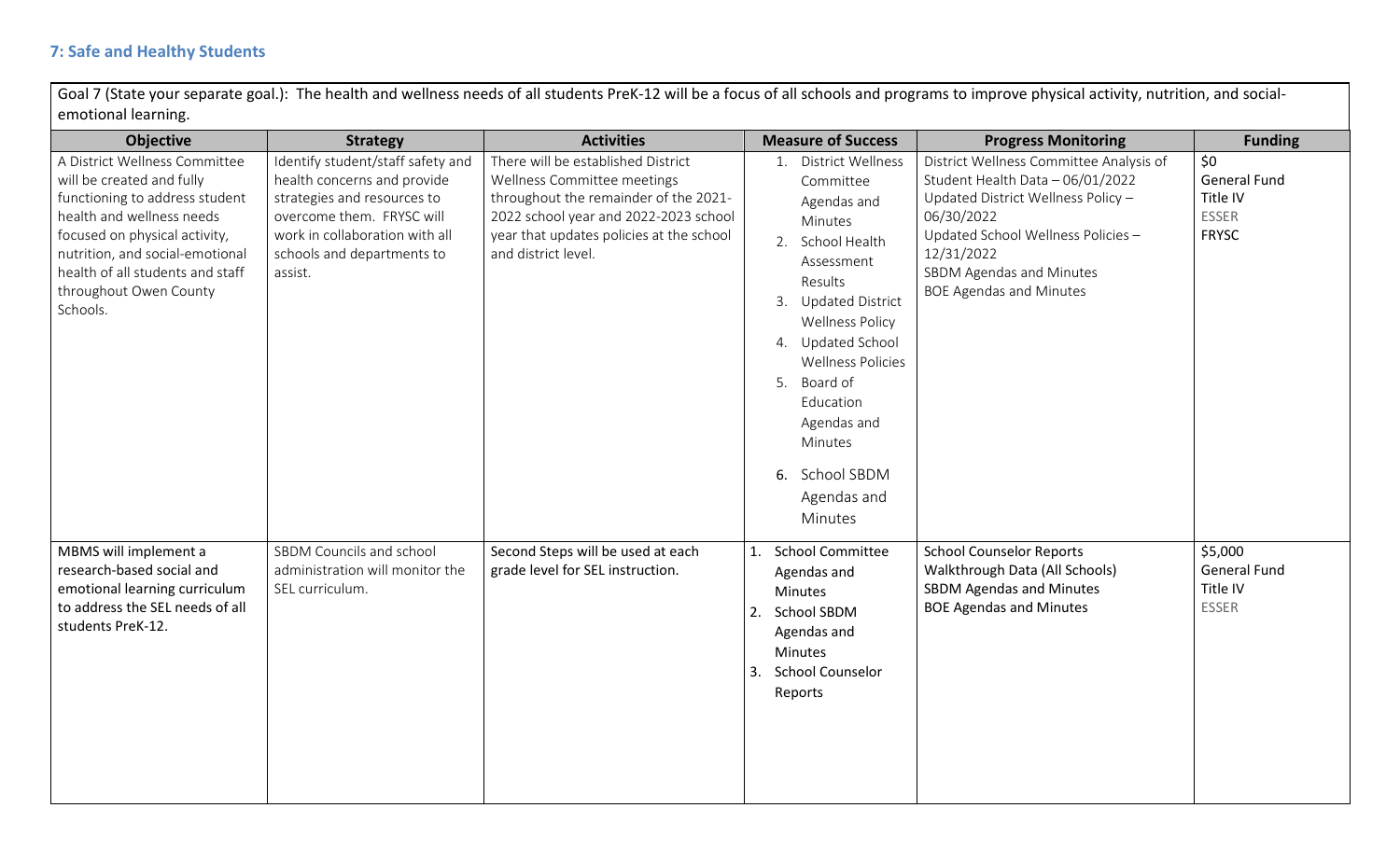|                                                                                                                                                   | SEL will be monitored at each                                                                                                                                                                                                     | There will be Resiliency Poll data on                                                                                                                                          | Resiliency Poll Data<br>1.                                                                                         | Resiliency Poll Data - 05/31/2022                                                                                                 | \$4,000                                               |
|---------------------------------------------------------------------------------------------------------------------------------------------------|-----------------------------------------------------------------------------------------------------------------------------------------------------------------------------------------------------------------------------------|--------------------------------------------------------------------------------------------------------------------------------------------------------------------------------|--------------------------------------------------------------------------------------------------------------------|-----------------------------------------------------------------------------------------------------------------------------------|-------------------------------------------------------|
|                                                                                                                                                   | school using the Resiliency Poll<br>through Terrace Metrics. FRYSC<br>will assist in the implementation<br>of the assessment along with<br>counseling with students after<br>each administration.                                 | students (6-12) from each school.                                                                                                                                              | <b>SBDM Council</b><br>2.<br>Agendas and<br>Minutes<br>3.<br><b>BOE Agenda and</b><br><b>Minutes</b>               | <b>SBDM Agendas and Minutes</b><br><b>BOE Agendas and Minutes</b>                                                                 | <b>General Fund</b><br>Title IV<br><b>ESSER</b>       |
| MBMS will purchase SEL<br>wellness activities and materials<br>for students.                                                                      | SEL will be monitored at each<br>school using the Resiliency Poll<br>through TerraceMetrics. FRYSC<br>will assist in the implementation<br>of the assessment along with<br>counseling with students after<br>each administration. | SBDM Council will adopt an MTSS Plan.<br>The district MTSS Manual will be<br>revised and updated to reflect school<br>plans.<br>Staff will receive appropriate<br>professional | School MTSS Plan<br>1.<br><b>District MTSS Manual</b><br>2.<br><b>SBDM Council</b><br>3.<br>Agendas and<br>Minutes | School MTSS Plans - 06/30/2022<br>District MTSS Manual - 10/01/2022<br>SBDM Agendas and Minutes<br><b>BOE Agendas and Minutes</b> | \$100,000<br>General Fund<br><b>ESSER</b><br>Title IV |
| MBMS will explore and<br>implement a research-based<br>multi-tiered system of support<br>around the academic and<br>behavioral needs of students. | Adopt and implement an MTSS<br>Plan for both academics and<br>behavior.                                                                                                                                                           | learning around academic and behavior<br>supports.                                                                                                                             | <b>BOE Agendas and</b><br>Minutes                                                                                  | School MTSS Plans - 06/30/2022<br>District MTSS Manual - 10/01/2022<br>SBDM Agendas and Minutes<br><b>BOE Agendas and Minutes</b> | \$100,000<br>General Fund<br><b>ESSER</b><br>Title IV |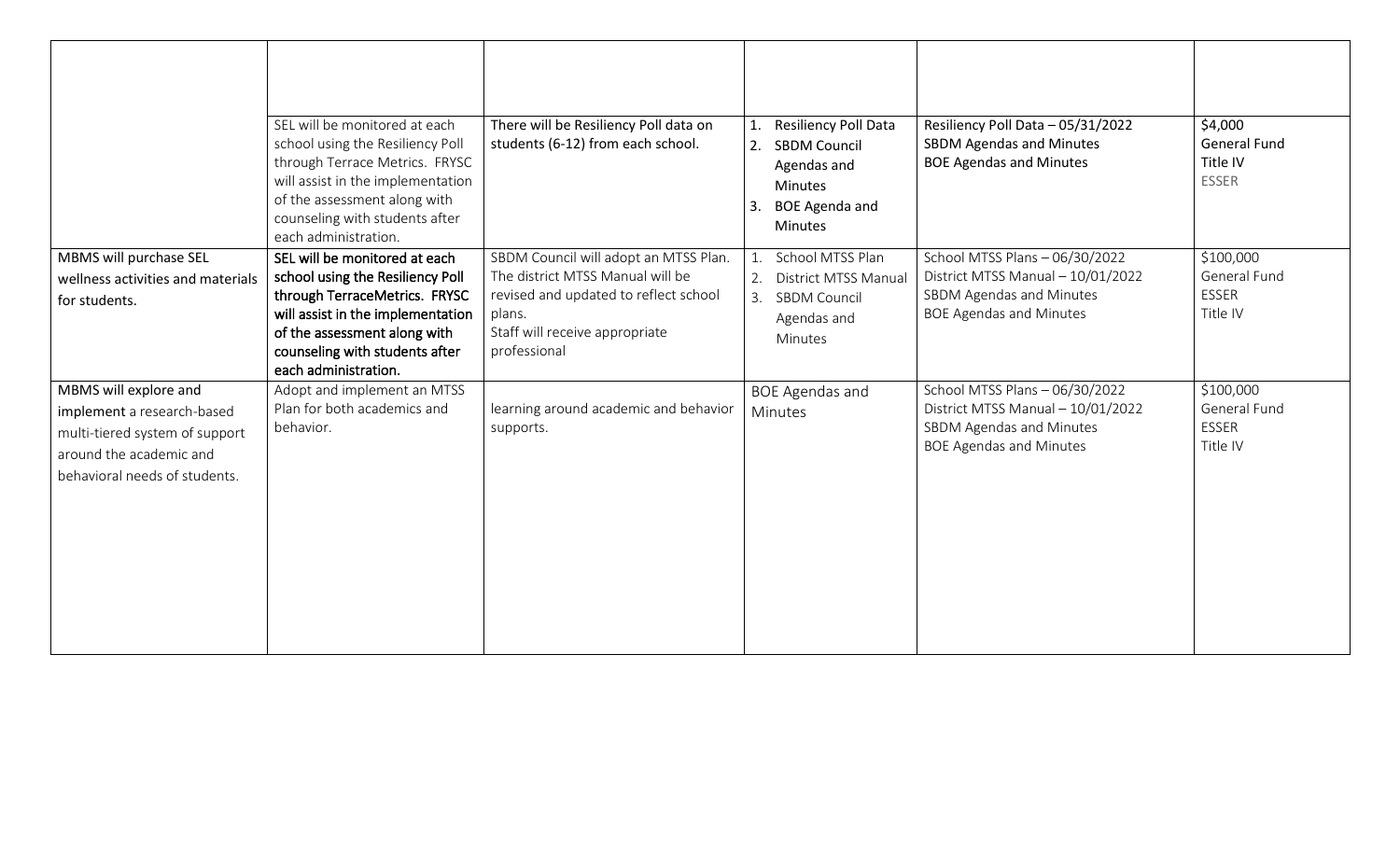Goal 8 (State your separate goal.): The recruitment and retention of staff will be a focus during the recruitment, hiring, onboarding, development of ongoing professional learning, and promotion of the district.

| <b>Objective</b>                                                                            | <b>Strategy</b>                                                                                                                                                                                                      | <b>Activities</b>                                                                                                                   |                      | <b>Measure of Success</b>                                                                                                                                                                           | <b>Progress Monitoring</b>                                                                                                                                                                                                                                                                                                                                                                             | <b>Funding</b>                                                  |
|---------------------------------------------------------------------------------------------|----------------------------------------------------------------------------------------------------------------------------------------------------------------------------------------------------------------------|-------------------------------------------------------------------------------------------------------------------------------------|----------------------|-----------------------------------------------------------------------------------------------------------------------------------------------------------------------------------------------------|--------------------------------------------------------------------------------------------------------------------------------------------------------------------------------------------------------------------------------------------------------------------------------------------------------------------------------------------------------------------------------------------------------|-----------------------------------------------------------------|
| Create a positive public identity<br>that encourages staff<br>recruitment and retention     | Create innovative brand-based<br>processes and incentives to<br>recruit and retain highly<br>qualified staff.                                                                                                        | Create a district marketing/branding<br>plan                                                                                        |                      | 1. Completed<br>Marketing/Branding<br>Plan                                                                                                                                                          | Marketing/Branding Plan Completed -<br>12/31/2022<br><b>BOE Agendas and Minutes</b>                                                                                                                                                                                                                                                                                                                    | \$5,000<br><b>General Fund</b><br><b>ESSER</b><br><b>FRYSC</b>  |
| Provide opportunities for staff<br>camaraderie.                                             | Develop a staff social calendar<br>and School Culture Plan that<br>includes opportunities for<br>activities and social events.<br>FRYSC Will continue to<br>participate in school culture and<br>climate committees. | Create a social calendar of activities<br>and events.<br>Create a school Culture Plan that<br>includes a social calendar of events. | 2.                   | <b>School Culture Plan</b><br><b>Completed Social</b><br>Calendar                                                                                                                                   | <b>School Culture Plan- Ongoing</b><br>Completed Social Calendar - 07/01/2022<br>Two Activities Completed - 12/31/2022<br><b>SBDM Agendas and Minutes</b><br><b>BOE Agendas and Minutes</b>                                                                                                                                                                                                            | \$5,000<br><b>General Fund</b><br><b>ESSER</b>                  |
| Provide opportunities to<br>recognize staff and teacher<br>leaders throughout the district. | Create innovative brand-based<br>processes, recognitions, and<br>incentives to recruit and retain<br>highly qualified staff.                                                                                         | Create a plan to recognize staff<br>leaders.                                                                                        | 1.                   | <b>Recognition Plan (List</b><br>of Leadership<br>Opportunities and<br>List of leadership<br>opportunities and<br>staff leaders.)                                                                   | Completed Recognition Plan-<br>03/01/2022<br><b>BOE Agendas and Minutes</b>                                                                                                                                                                                                                                                                                                                            | \$0<br><b>General Fund</b><br><b>ESSER</b>                      |
| Provide a structured staff<br>induction process for new staff.                              | Create innovative brand-based<br>processes, recognitions, and<br>incentives to recruit and retain<br>highly qualified staff.                                                                                         | Create a Teacher Mentoring Program<br>Develop and Implement a Teacher<br>Mentoring Program.                                         | 1.<br>2.<br>3.<br>4. | Monthly Agendas<br>Classroom<br>Observations by<br><b>Teacher Mentors and</b><br>Mentees<br>New Teacher<br>Reflections and<br>Feedback<br>New Teacher<br><b>Induction Meeting</b><br><b>Minutes</b> | <b>Completed Written New Teacher</b><br>Induction Plan $-03/01/2022$<br>Mentor/Mentee Data Cycle 1-<br>05/15/2022<br>New Teacher Reflections and Feedback<br>Completed - Ongoing<br>New Teacher Induction Meeting 1-<br>07/29/2021<br>New Teacher Induction Meeting 2 -<br>01/04/2022<br>New Teacher Induction Meeting 3 -<br>03/31/2022<br>SBDM Agendas and Minutes<br><b>BOE Agendas and Minutes</b> | 50<br><b>General Fund</b><br>Title I<br>Title V<br><b>ESSER</b> |